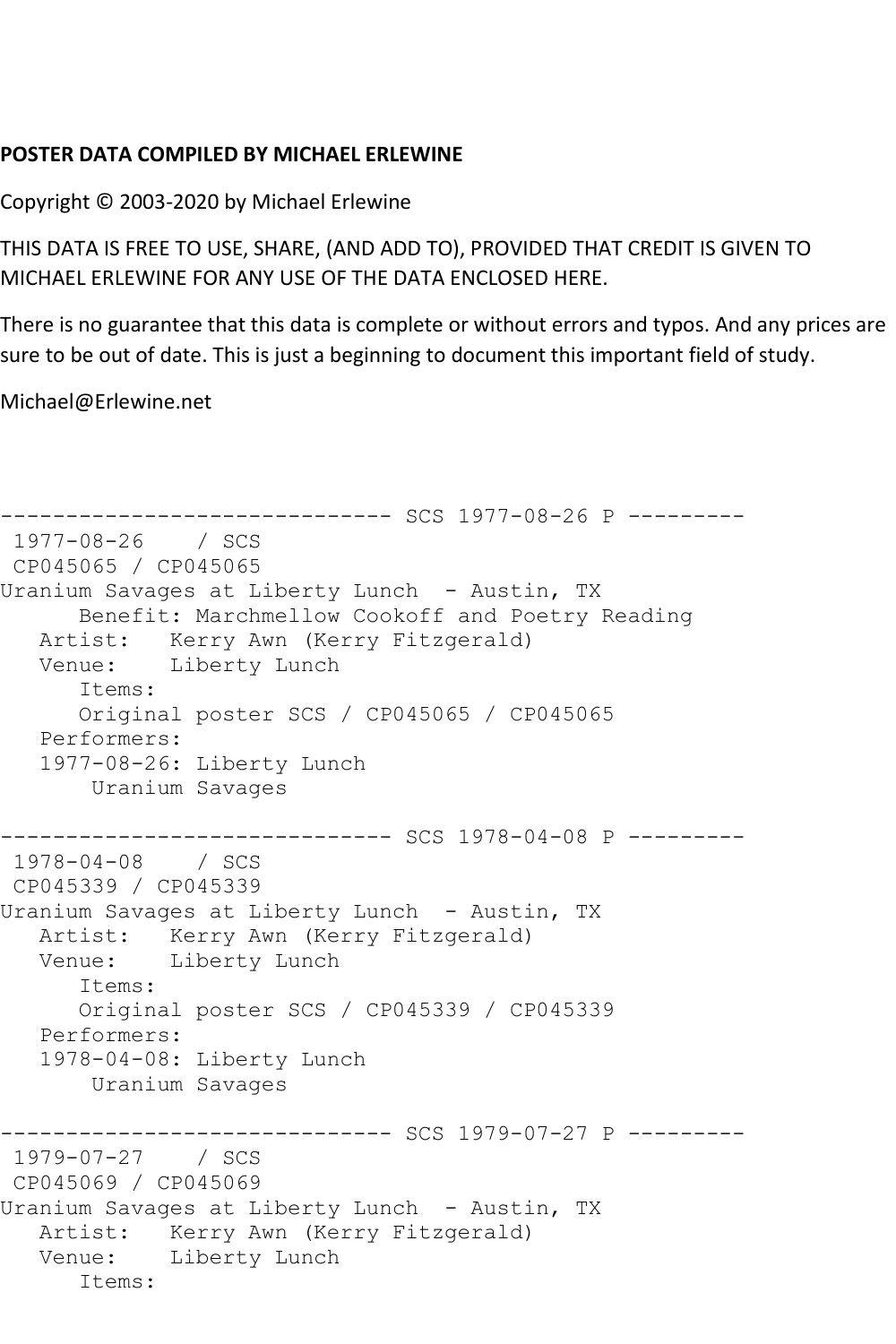Original poster SCS / CP045069 / CP045069 Performers: 1979-07-27 1979-07-28: Liberty Lunch Uranium Savages --------------------- SCS 1980-05-23 P ---------1980-05-23 / SCS CP045073 / CP045073 Uranium Savages at Liberty Lunch - Austin, TX Benefit: Dance under the stars Artist: Kerry Awn (Kerry Fitzgerald) Venue: Liberty Lunch Items: Original poster SCS / CP045073 / CP045073 Performers: 1980-05-23 1980-05-24: Liberty Lunch Uranium Savages ------------------------------ SCS 1980-05-23 P --------- 1980-05-23 / SCS CP045074 / CP045074 Uranium Savages at Liberty Lunch - Austin, TX Benefit: Dance under the stars Artist: Kerry Awn (Kerry Fitzgerald) Venue: Liberty Lunch Items: Original poster SCS / CP045074 / CP045074 Performers: 1980-05-23 1980-05-24: Liberty Lunch Uranium Savages ------------------------------ 1980-07-18 P --------- 1980-07-18 / Uranium Savages at Liberty Lunch - Austin, TX Venue: Liberty Lunch Items: Original poster / Performers: 1980-07-18: Liberty Lunch Uranium Savages ------------------------------ SCS 1980-07-18 P --------- 1980-07-18 / SCS CP045366 / CP045366 Uranium Savages at Liberty Lunch - Austin, TX Artist: Kerry Awn (Kerry Fitzgerald)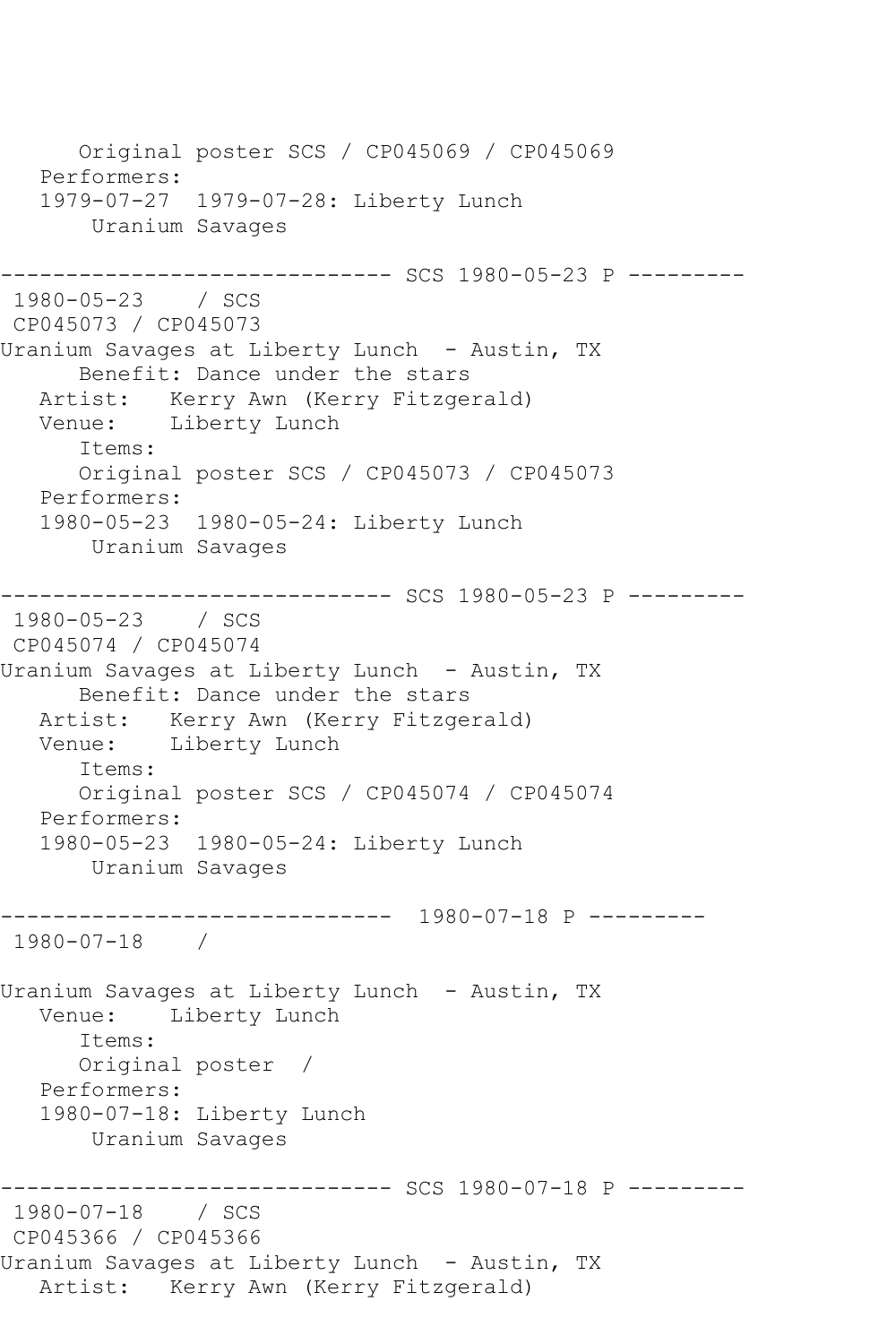Venue: Liberty Lunch Items: Original poster SCS / CP045366 / CP045366 Performers: 1980-07-18 1980-07-19: Liberty Lunch Uranium Savages ------------------------------ SCS 1980-10-03 P --------- 1980-10-03 / SCS CP045076 / CP045076 Urandium Savages at Liberty Lunch - Austin, TX Artist: Kerry Awn (Kerry Fitzgerald)<br>Venue: Liberty Lunch Liberty Lunch Items: Original poster SCS / CP045076 / CP045076 Performers: 1980-10-03 1980-10-04: Liberty Lunch Uranium Savages ------------------------------ SCS 1981-04-24 P --------- 1981-04-24 / SCS CP045082 / CP045082 Uranium Savages at Liberty Lunch - Austin, TX Artist: Kerry Awn (Kerry Fitzgerald) Venue: Liberty Lunch Items: Original poster SCS / CP045082 / CP045082 Performers: 1981-04-24 1981-04-25: Liberty Lunch Uranium Savages ------------------------------ SCS 1981-04-24 P --------- 1981-04-24 / SCS CP045374 / CP045374 Uranium Savages at Liberty Lunch - Austin, TX Artist: Kerry Awn (Kerry Fitzgerald)<br>Venue: Liberty Lunch Liberty Lunch Items: Original poster SCS / CP045374 / CP045374 Performers: 1981-04-24 1981-04-25: Liberty Lunch Uranium Savages ----------- SCS 1981-05-22 P ----------1981-05-22 / SCS CP045083 / CP045083 Uranium Savages at Liberty Lunch - Austin, TX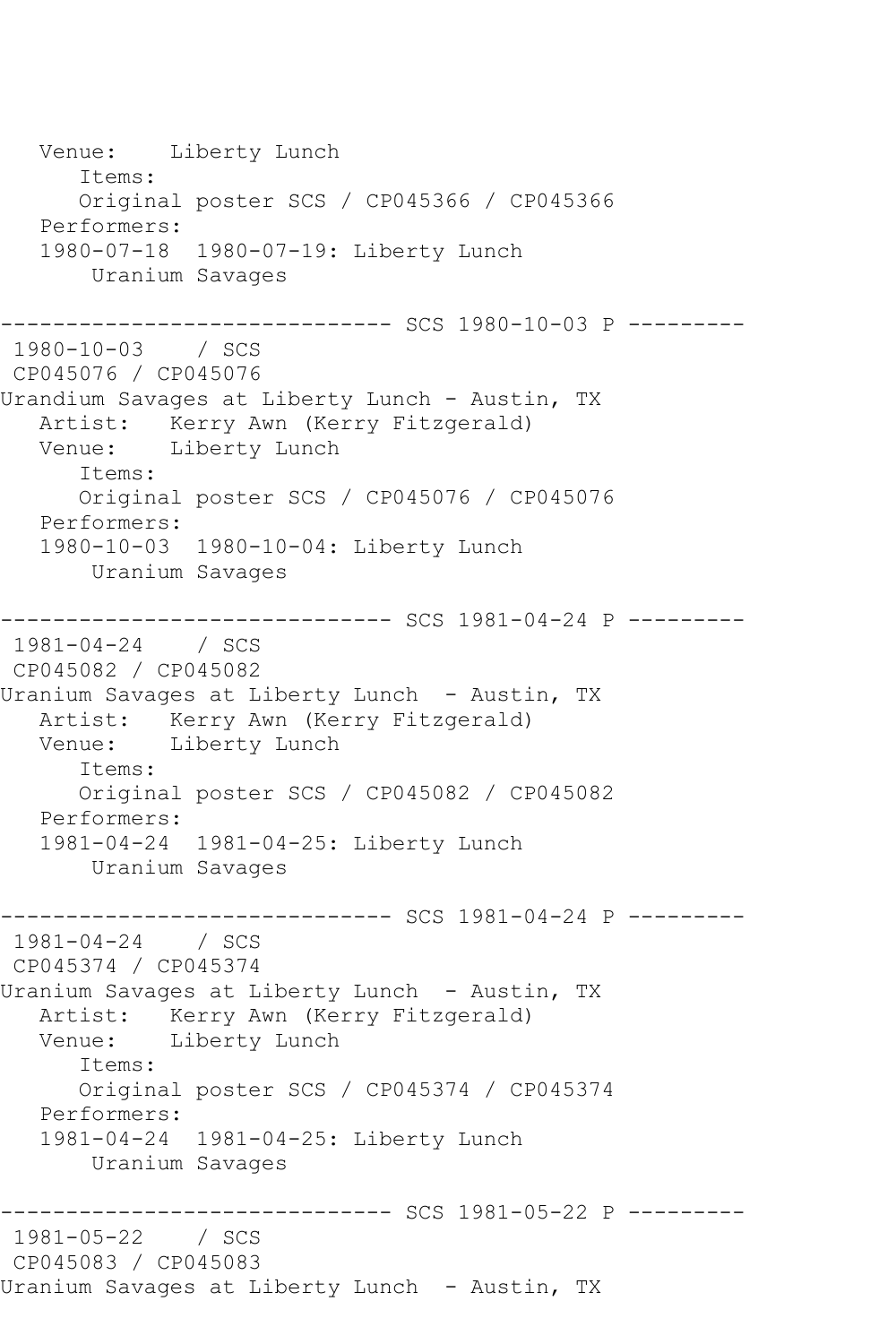Artist: Kerry Awn (Kerry Fitzgerald) Venue: Liberty Lunch Items: Original poster SCS / CP045083 / CP045083 Performers: 1981-05-22 1981-05-23: Liberty Lunch Uranium Savages ------------------------------ SCS 1981-06-05 P --------- 1981-06-05 / SCS CP045147 / CP045147 Uranium Savages at Liberty Lunch - Austin, TX Artist: Kerry Awn (Kerry Fitzgerald) Venue: Liberty Lunch Items: Original poster SCS / CP045147 / CP045147 Performers: 1981-06-05: Liberty Lunch 1981-06-06: Paramount Theater, Oakland Uranium Savages ------------------------------ SCS 1981-07-24 P --------- 1981-07-24 / SCS CP045089 / CP045089 Uranium Savages at Liberty Lunch - Austin, TX Artist: Kerry Awn (Kerry Fitzgerald) Venue: Liberty Lunch Items: Original poster SCS / CP045089 / CP045089 Performers: 1981-07-24 1981-07-25: Liberty Lunch Uranium Savages ---------- SCS 1981-07-24 P ---------1981-07-24 / SCS CP045376 / CP045376 Uranium Savages at Liberty Lunch - Austin, TX Artist: Kerry Awn (Kerry Fitzgerald)<br>Venue: Liberty Lunch Liberty Lunch Items: Original poster SCS / CP045376 / CP045376 Performers: 1981-07-24 1981-07-25: Liberty Lunch Uranium Savages ------------------------------ SCS 1982-05-01 P ---------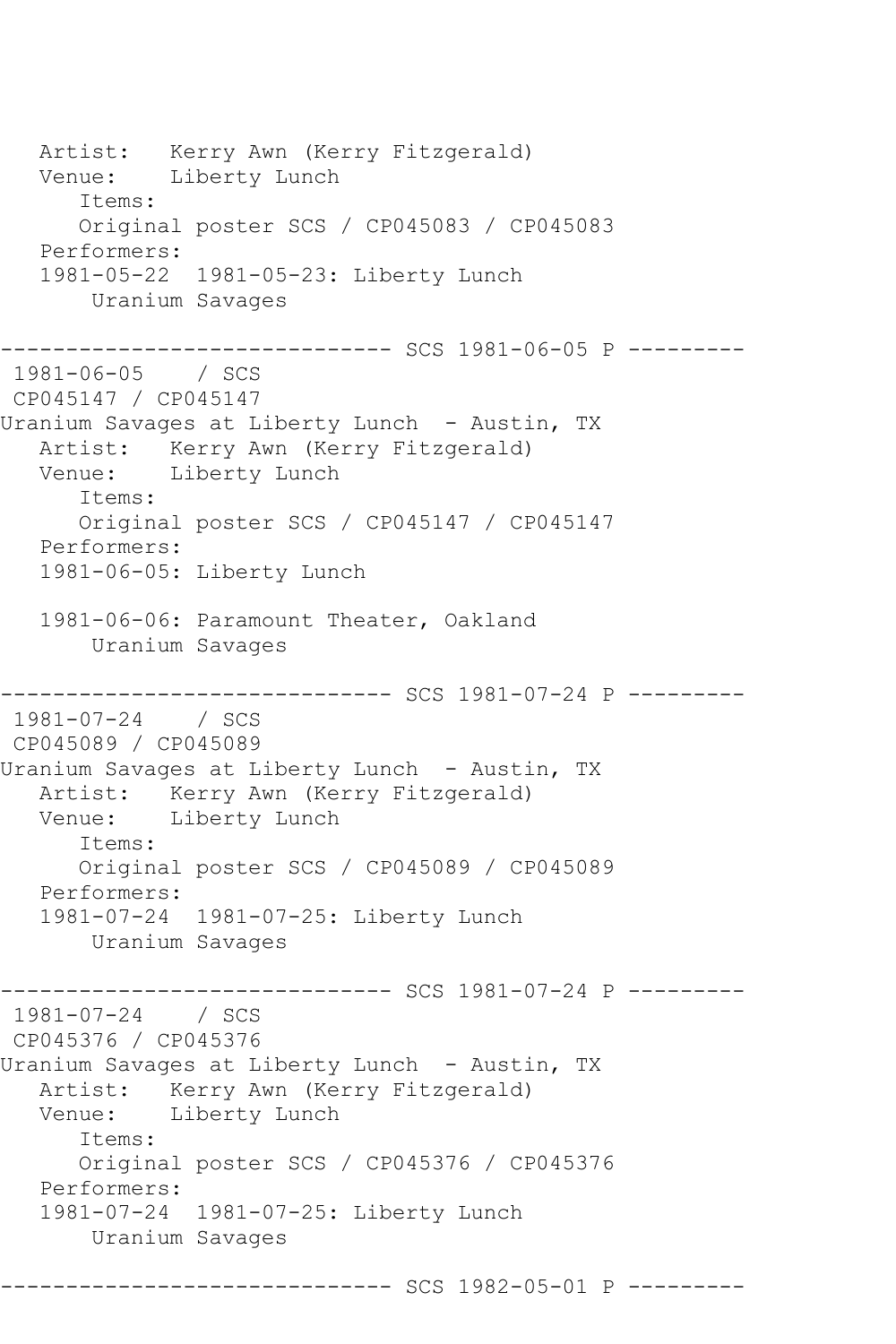```
1982-05-01 / SCS 
CP045383 / CP045383
Uraniuim Savages, Jitters at Liberty Lunch - Austin, TX
  Artist: Kerry Awn (Kerry Fitzgerald)<br>Venue: Liberty Lunch
            Liberty Lunch
       Items:
       Original poster SCS / CP045383 / CP045383
   Performers:
   1982-05-01: Liberty Lunch
        Uranium Savages / Jitters
   ------------------------------ SCS 1982-05-14 P ---------
1982-05-14 / SCS 
CP045031 / CP045031
Marcia Ball at Liberty Lunch - Austin, TX
   Artist: Kerry Awn (Kerry Fitzgerald)
   Venue: Liberty Lunch
       Items:
       Original poster SCS / CP045031 / CP045031
   Performers:
   1982-05-14: Liberty Lunch
       Marcia Ball
------------------------------ 1984-05-20 P ---------
1984-05-20 / 
Sonny Okosun at Liberty Lunch - Austin, TX
   Artist: Jagmo (Nels Jacobson)
   Venue: Liberty Lunch
      Items:
      Original poster / 
   Performers:
   1984-05-20: Liberty Lunch
        Sonny Okosun
------------------------------ 1984-07-12 P ---------
1984-07-12 / 
CP053261
Rain Parade, True Believers at Liberty Lunch - Austin, TX
   Artist: Jagmo (Nels Jacobson)
   Venue: Liberty Lunch
       Items:
       Original poster / CP053261
   Performers:
   1984-07-12: Liberty Lunch
        Rain Parade / True Believers / Zeitgeist
```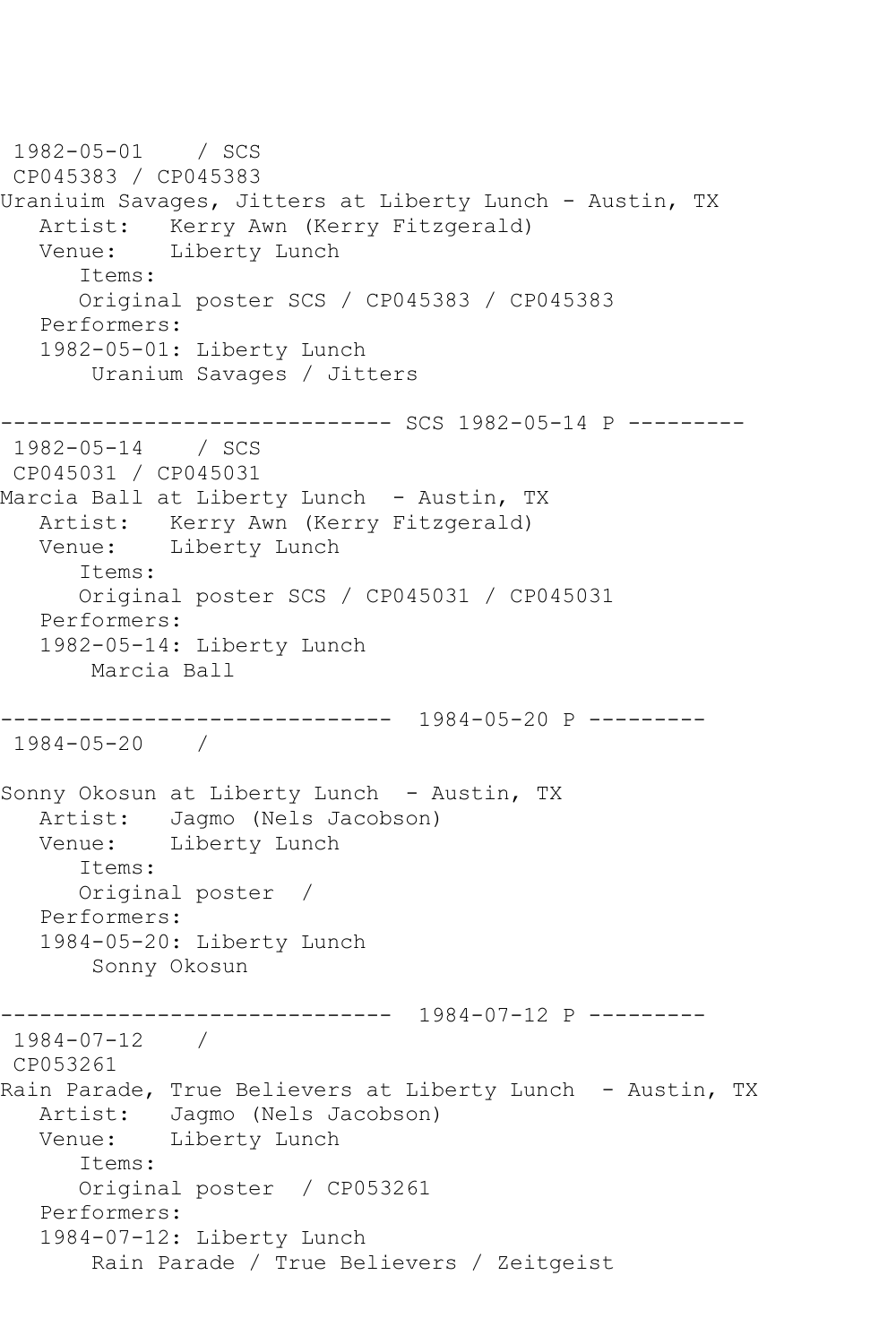------------------------------ LIL 1984-08-10 P-1 --------- 1984-08-10 / LIL CP009513 / CS04258 Dream Syndicate, Windows at Liberty Lunch - Austin, TX Artist: Jagmo (Nels Jacobson) Venue: Liberty Lunch Items: Original poster LIL Edition 1 / CP009513 / CS04258 (11 x 17) Performers: 1984-08-10: Liberty Lunch Dream Syndicate / Windows / Zeitgeist ----------------------------- LIL 1984-08-19 P-1 ---------1984-08-19 / LIL CP009461 / CS04206 Dead Kennedys, B.G.K. at Liberty Lunch - Austin, TX Artist: Jagmo (Nels Jacobson) Venue: Liberty Lunch Items: Original poster LIL Edition 1 / CP009461 / CS04206 (11 x 17) LIL / CP008064 / CP03309 Performers: 1984-08-19: Liberty Lunch Dead Kennedys / B.G.K. / Offenders / Cause For Alarm ------------------------------ 1984-08-23 P --------- 1984-08-23 / Leon Redbone, Turk Pipkin at Liberty Lunch - Austin, TX Event: I wanna Be Seduced Artist: Jagmo (Nels Jacobson) Venue: Liberty Lunch Items: Original poster / Performers: 1984-08-23: Liberty Lunch Leon Redbone / Turk Pipkin ------------------------------ LIL 1984-09-05 P-1 ---------  $1984 - 09 - 05$ CP009485 / CS04230 Obo Addy, Brave Combo at Liberty Lunch - Austin, TX Artist: Jagmo (Nels Jacobson)<br>Venue: Liberty Lunch Liberty Lunch Items: Original poster LIL Edition 1 / CP009485 / CS04230 (11 x 17) Performers: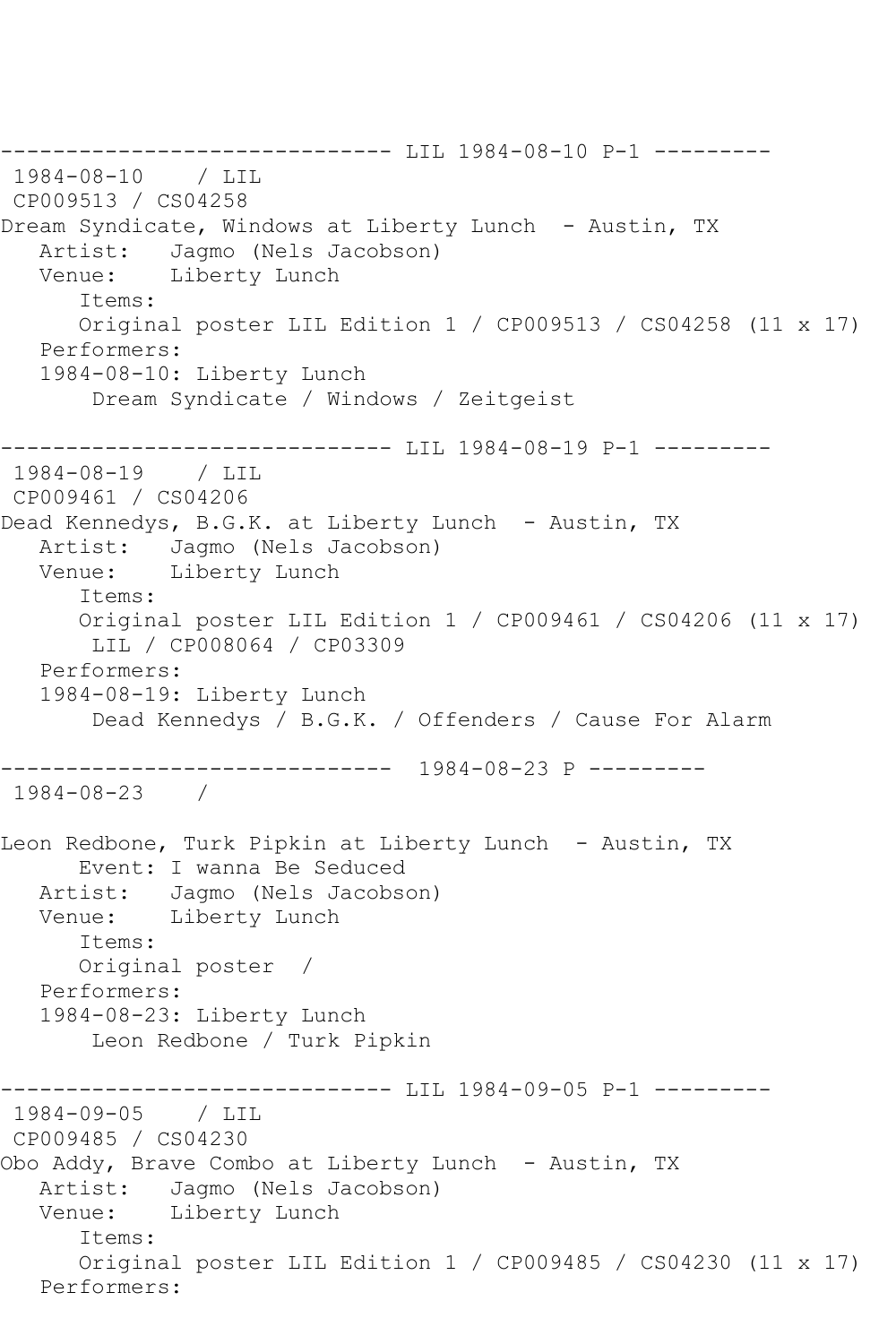1984-09-05 1984-09-09: Liberty Lunch Obo Addy / Brave Combo / Joe King Carrasco / Charlie Sexton / Chronicle Party / Dino Lee / Optimystics / Watchtower ----------------------------- LIL 1984-09-16 P-1 ----------1984-09-16 / LIL CP009500 / CS04245 Yellowman, Sagittarius at Liberty Lunch - Austin, TX Artist: Jagmo (Nels Jacobson) Venue: Liberty Lunch Items: Original poster LIL Edition 1 / CP009500 / CS04245 (11 x 17) Performers: 1984-09-16: Liberty Lunch Yellowman / Sagittarius / Killer Bees / I-Tex / Frontier Dub Boys ------------------------------ 1984-09-29 P --------- 1984-09-29 / CP053260 Mighty Diamonds, Wendy O. Williams at Liberty Lunch – Austin, TX<br>Artist: Jagmo (Nels Jacobson) Jagmo (Nels Jacobson) Venue: Liberty Lunch Items: Original poster / CP053260 Performers: 1984-09-29 1984-09-30: Liberty Lunch Mighty Diamonds / Wendy O. Williams ----------------------------- LIL 1984-10-07 P-1 ---------1984-10-07 / LIL CP009501 / CS04246 Jesse Winchester at Liberty Lunch - Austin, TX Artist: Jagmo (Nels Jacobson) Venue: Liberty Lunch Items: Original poster LIL Edition 1 / CP009501 / CS04246 (11 x 17) Performers: 1984-10-07: Liberty Lunch Jesse Winchester ------------------------------ 1984-10-12 P --------- 1984-10-12 / CP053259 Bubble Puppy, Dennis Keller at Liberty Lunch - Austin, TX Artist: Jagmo (Nels Jacobson) Venue: Liberty Lunch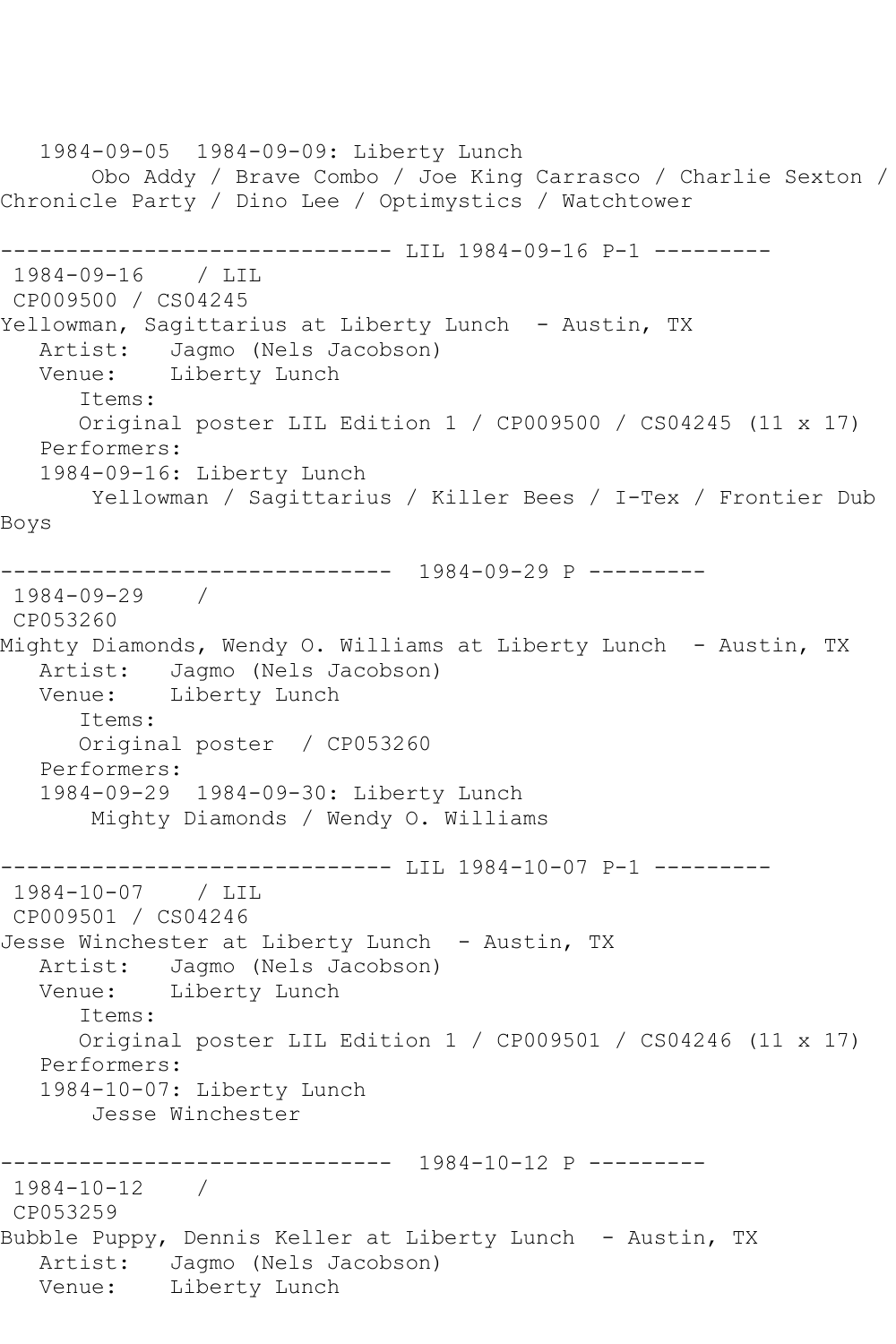Items: Original poster / CP053259 Performers: 1984-10-12: Liberty Lunch Bubble Puppy / Dennis Keller / Vice Versa / Arthur Brown / Jimmy Carl Black / Shiva's Head Band ------------------------------ 1984-10-14 P --------- 1984-10-14 / Spirit, Allan Holdsworth at Liberty Lunch - Austin, TX Artist: Jagmo (Nels Jacobson)<br>Venue: Liberty Lunch Liberty Lunch Items: Original poster / Performers: 1984-10-14 1984-10-18: Liberty Lunch Spirit / Allan Holdsworth / Dharma Bums / Bobby Mack ------------------------------ LIL 1985-04-04 P-1 --------- 1985-04-04 / LIL CP009585 / CS04330 John Sebastian, Al Sayle at Liberty Lunch - Austin, TX Notes: Printed next to Jesse Colin Young poster, 1985-01-20 Artist: Jagmo (Nels Jacobson)<br>Venue: Liberty Lunch Liberty Lunch Items: Original poster LIL Edition 1 / CP009585 / CS04330 (5-1/2 x 17) Performers: 1985-04-04: Liberty Lunch John Sebastian / Al Sayle / Toshiro Hirano ------------------------------ LIL 1985-05-11 P-1 --------- 1985-05-11 / LIL CP009581 / CS04326 Lords of the New Church, Offenders at Liberty Lunch - Austin, TX Notes: printed next to Katrina and the Waves poster, 1985-06-14 Artist: Jagmo (Nels Jacobson) Venue: Liberty Lunch Items: Original poster LIL Edition 1 / CP009581 / CS04326 (5-1/2 x 17) Performers: 1985-05-11: Liberty Lunch Lords of the New Church / Offenders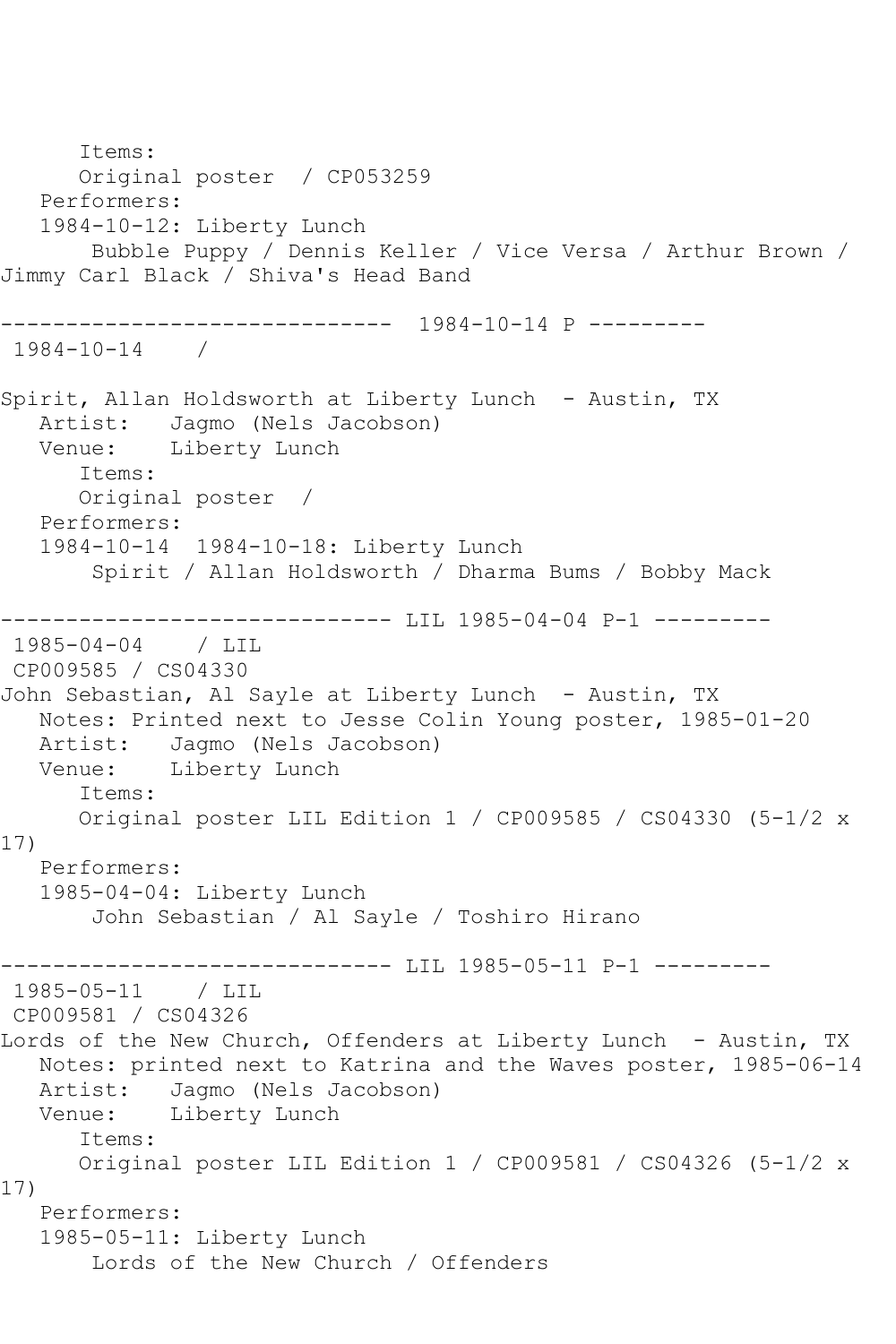------------------------------ LIL 1985-05-17 P-1 --------- 1985-05-17 / LIL CP009587 / CS04332 Jesse Colin Young at Liberty Lunch - Austin, TX Notes: Printed next to John Sebastian posters, 1985-04-04<br>Artist: Jagmo (Nels Jacobson) Jagmo (Nels Jacobson) Venue: Liberty Lunch Items: Original poster LIL Edition 1 / CP009587 / CS04332 (5-1/2 x 17) Performers: 1985-05-17: Liberty Lunch Jesse Colin Young ------------------------------ 1985-06-07 P --------- 1985-06-07 / CP053256 Billy Bragg at Liberty Lunch - Austin, TX Artist: Jagmo (Nels Jacobson) Venue: Liberty Lunch Items: Original poster / CP053256 Performers: 1985-06-07: Liberty Lunch Billy Bragg ----------------------------- LIL 1985-06-14 P-1 ----------1985-06-14 / LIL CP009566 / CS04311 Katrina, Waves at Liberty Lunch - Austin, TX Notes: Printed next to Lords of the New Church, 1985-05-11 Artist: Jagmo (Nels Jacobson) Venue: Liberty Lunch Items: Original poster LIL Edition 1 / CP009566 / CS04311 (5-1/2 x 17) Performers: 1985-06-14: Liberty Lunch Katrina / Waves / Commandos ------------------------------ 1985-06-20 P --------- 1985-06-20 / Neville Brothers, Killer Bees at Liberty Lunch - Austin, TX Artist: Jagmo (Nels Jacobson) Venue: Liberty Lunch Items: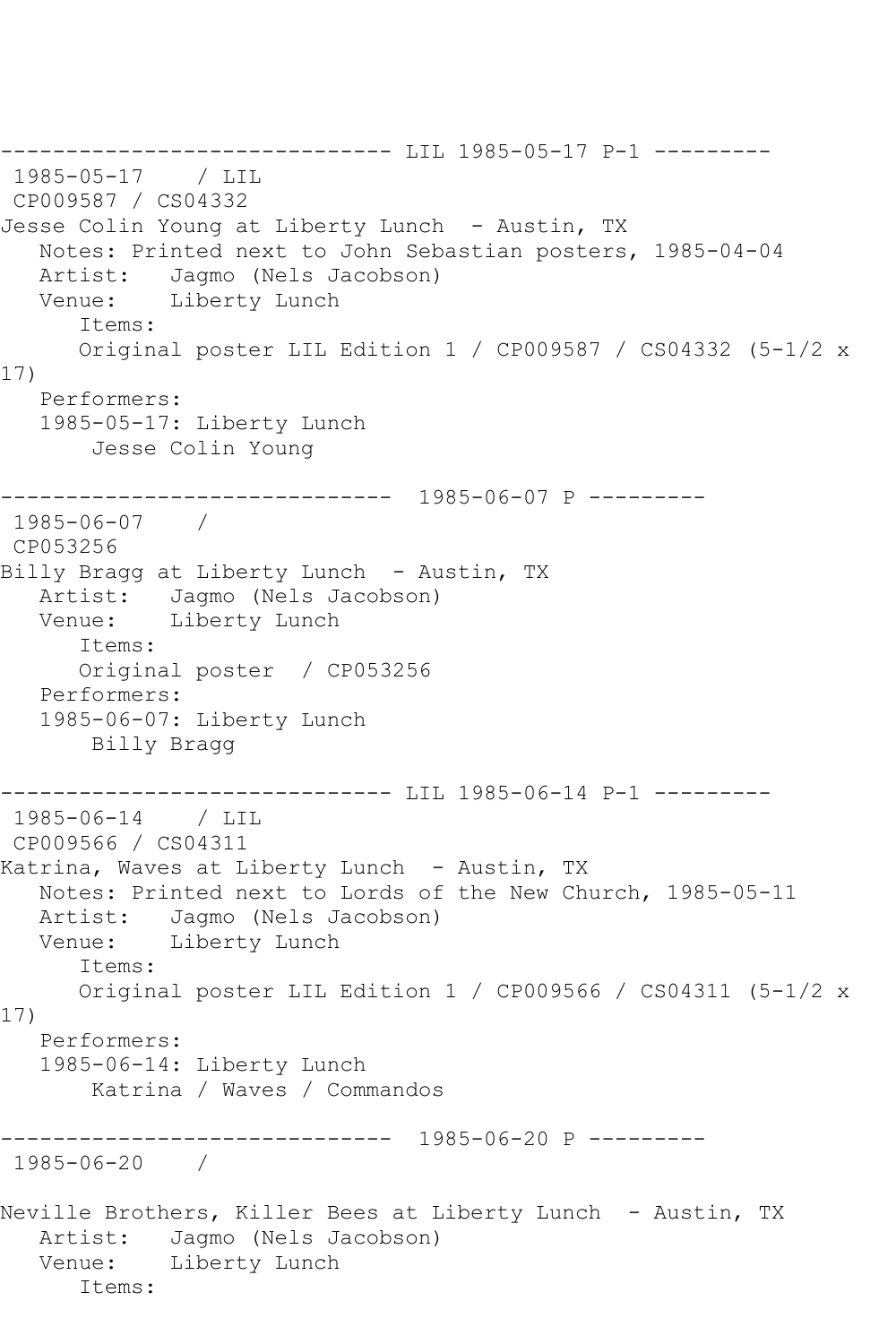Original poster / Performers: 1985-06-20: Liberty Lunch Neville Brothers / Killer Bees ---------- LIL 1985-06-30 P-1 ---------1985-06-30 / LIL CP009541 / CS04286 Joe Ely at Liberty Lunch - Austin, TX Artist: Jagmo (Nels Jacobson)<br>Venue: Liberty Lunch Liberty Lunch Items: Original poster LIL Edition 1 / CP009541 / CS04286 (11 x 17) Performers: 1985-06-30: Liberty Lunch Joe Ely ------------------------------ 1985-07-19 P --------- 1985-07-19 / CP053255 Sister Carol, Burning Spear at Liberty Lunch - Austin, TX Artist: Jagmo (Nels Jacobson) Venue: Liberty Lunch Items: Original poster / CP053255 Performers: 1985-07-19 1985-07-20: Liberty Lunch Sister Carol / Burning Spear / Killer Bees ------------------------------ 1985-07-24 P --------- 1985-07-24 / Fleshtones, Screamin' Jay Hawkins at Liberty Lunch - Austin, TX Artist: Jagmo (Nels Jacobson) Venue: Liberty Lunch Items: Original poster / Performers: 1985-07-24 1985-07-25: Liberty Lunch Fleshtones / Screamin' Jay Hawkins / Poison 13 / Dharma Bums ------------------------------ LIL 1985-08-07 P-1 --------- 1985-08-07 / LIL CP009571 / CS04316 Mutabaruka, High Times Players at Liberty Lunch - Austin, TX Artist: Jagmo (Nels Jacobson) Venue: Liberty Lunch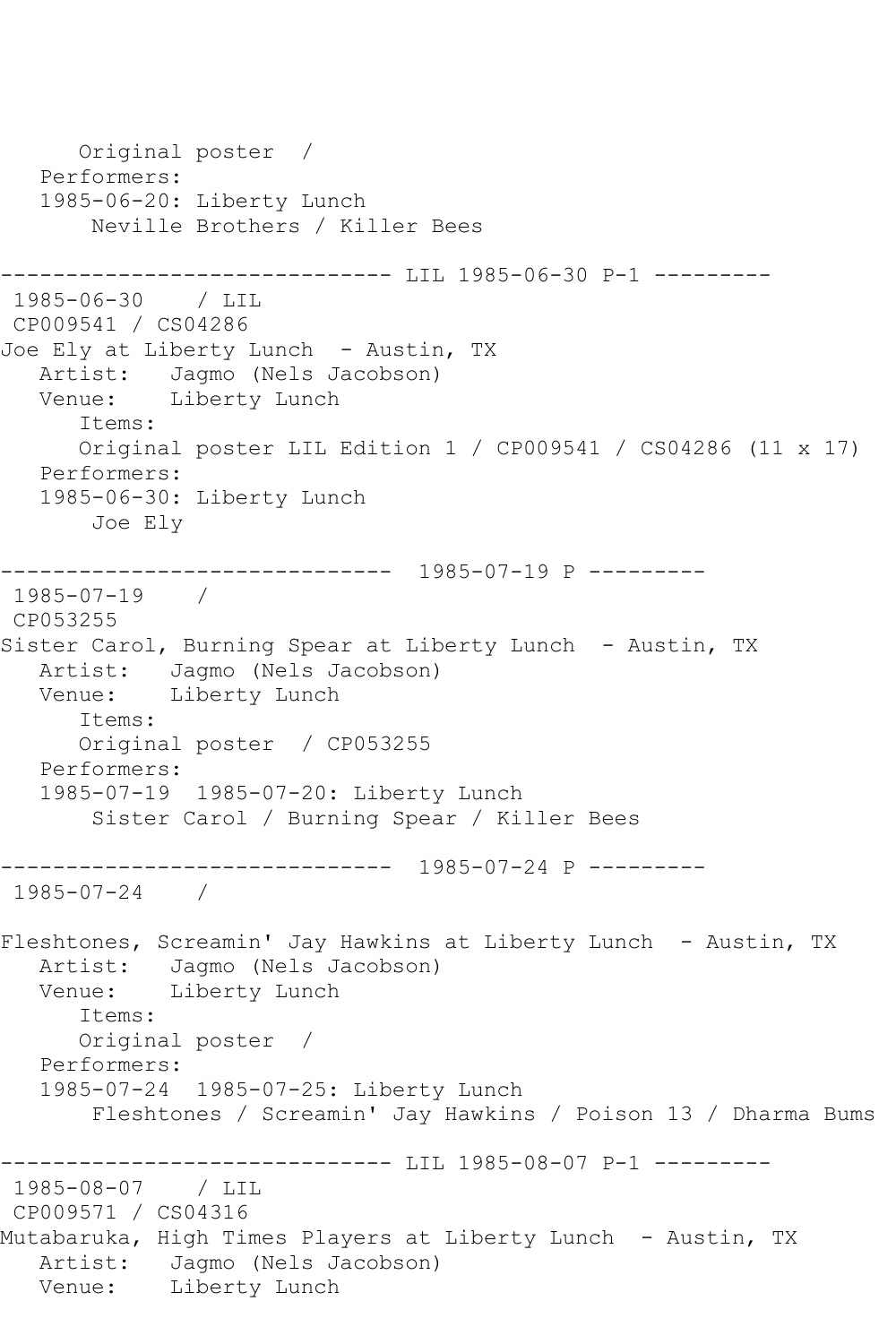Items: Original poster LIL Edition 1 / CP009571 / CS04316 (11 x 17) Performers: 1985-08-07: Liberty Lunch Mutabaruka / High Times Players / Chalice / Killer Bees ------------------------------ LIL 1985-08-11 P-1 --------- 1985-08-11 / LIL CP053254 / XK19850811 Jesse Winchester, Al Fayle at Liberty Lunch - Austin, TX Artist: Jagmo (Nels Jacobson)<br>Venue: Liberty Lunch Liberty Lunch Items: Original poster LIL Edition 1 / CP053254 / XK19850811 Performers: 1985-08-11: Liberty Lunch Jesse Winchester / Al Fayle ------------------------------ LIL 1985-08-16 P-1 --------- 1985-08-16 / LIL CP009555 / CS04300 Neville Brothers, Malopoets at Liberty Lunch - Austin, TX Artist: Jagmo (Nels Jacobson)<br>Venue: Liberty Lunch Liberty Lunch Items: Original poster LIL Edition 1 / CP009555 / CS04300 (11 x 17) Performers: 1985-08-16 1985-08-17: Liberty Lunch Neville Brothers / Malopoets / Coupe De Ville ------------------------------ LIL 1985-08-30 P-1 --------- 1985-08-30 / LIL CP009549 / CS04294 Sonny Okosun, Dan del Santo at Liberty Lunch - Austin, TX Artist: Jagmo (Nels Jacobson) Venue: Liberty Lunch Items: Original poster LIL Edition 1 / CP009549 / CS04294 (11 x 17) Performers: 1985-08-30: Liberty Lunch Sonny Okosun / Dan del Santo / Professors of Pleasure ------------------------------ LIL 1985-09-01 P-1 --------- 1985-09-01 CP009535 / CS04280 Jonathan Richman, Modern Lovers at Liberty Lunch - Austin, TX Artist: Jagmo (Nels Jacobson)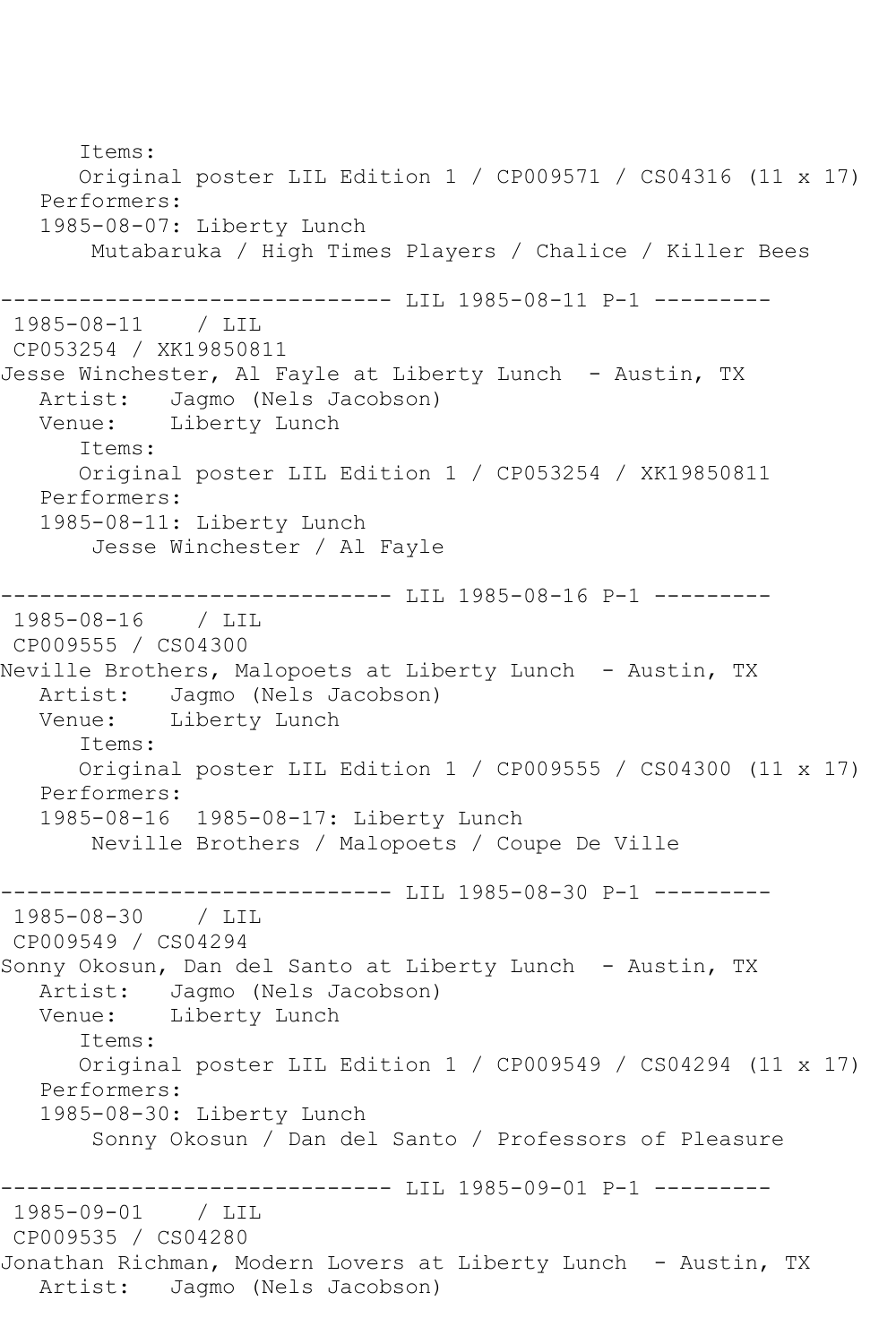Venue: Liberty Lunch Items: Original poster LIL Edition 1 / CP009535 / CS04280 (11 x 17) Performers: 1985-09-01: Liberty Lunch Jonathan Richman / Modern Lovers ------------------------------ 1985-09-14 P --------- 1985-09-14 / CP053253 Ras Michael, One Vibration Band at Liberty Lunch - Austin, TX Artist: Jagmo (Nels Jacobson)<br>Venue: Liberty Lunch Liberty Lunch Items: Original poster / CP053253 Performers: 1985-09-14: Liberty Lunch Ras Michael / One Vibration Band ------------------------------- LIL 1985-09-20 P-1 ---------<br>1985-09-20 / LIL 1985-09-20 CP009544 / CS04289 Roy Buchanan, Omar and the Howlers at Liberty Lunch - Austin, TX Artist: Jagmo (Nels Jacobson) Venue: Liberty Lunch Items: Original poster LIL Edition 1 / CP009544 / CS04289 (11 x 17) Performers: 1985-09-20: Liberty Lunch Roy Buchanan / Omar and the Howlers ------------ LIL 1985-09-22 P-1 ----------1985-09-22 / LIL CP009552 / CS04297 NRBG, Commandos at Liberty Lunch - Austin, TX Artist: Jagmo (Nels Jacobson)<br>Venue: Liberty Lunch Liberty Lunch Items: Original poster LIL Edition 1 / CP009552 / CS04297 (11 x 17) Performers: 1985-09-22: Liberty Lunch NRBG / Commandos / Evan Johns / Free Fly Te / H Bombs ----------- LIL 1985-09-27 P-1 ---------1985-09-27 / LIL CP009542 / CS04287 Ebenezer Obey, Del Santo at Liberty Lunch - Austin, TX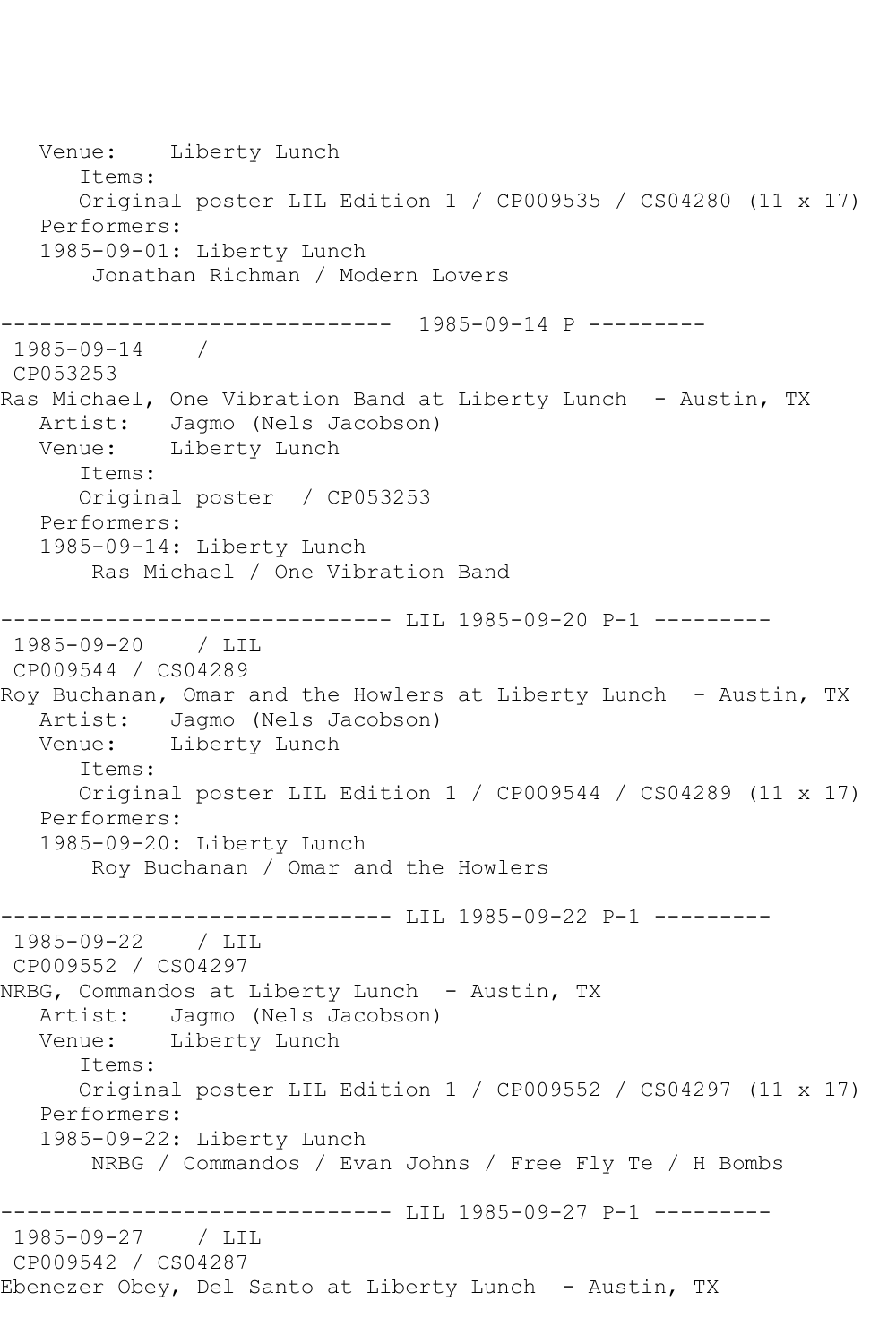Artist: Jagmo (Nels Jacobson) Venue: Liberty Lunch Items: Original poster LIL Edition 1 / CP009542 / CS04287 (11 x 17) Performers: 1985-09-27: Liberty Lunch Ebenezer Obey / Del Santo / Professors of Pleasure ------------------------------ LIL 1985-09-29 P-1 --------- 1985-09-29 CP009554 / CS04299 Violent Femmes, Marty Atkins at Liberty Lunch - Austin, TX Artist: Jagmo (Nels Jacobson) Venue: Liberty Lunch Items: Original poster LIL Edition 1 / CP009554 / CS04299 (11 x 17) Performers: 1985-09-29: Liberty Lunch Violent Femmes / Marty Atkins / Brian Brain / Dharma Bums ----------------------------- LIL 1985-10-04 P-1 ----------1985-10-04 / LIL CP004294 / CD04740 Bubble Puppy, Carla and the Cast at Liberty Lunch - Austin, TX Artist: Guy Juke (De White)<br>Venue: Liberty Lunch Liberty Lunch Items: Original poster LIL Edition 1 / CP004294 / CD04740 Performers: 1985-10-04: Liberty Lunch Bubble Puppy / Carla and the Cast ----------------------------- LIL 1985-10-16 P-1 ----------1985-10-16 / LIL CP009574 / CS04319 John Mayall, Bluesbreakers at Liberty Lunch - Austin, TX Artist: Jagmo (Nels Jacobson) Venue: Liberty Lunch Items: Original poster LIL Edition 1 / CP009574 / CS04319 (11 x 17) LIL / CP020296 / XK19851016 LIL / NONE / XK1985101 Performers: 1985-10-16: Liberty Lunch John Mayall / Bluesbreakers ------------------------------ LIL 1985-10-18 P-1 ---------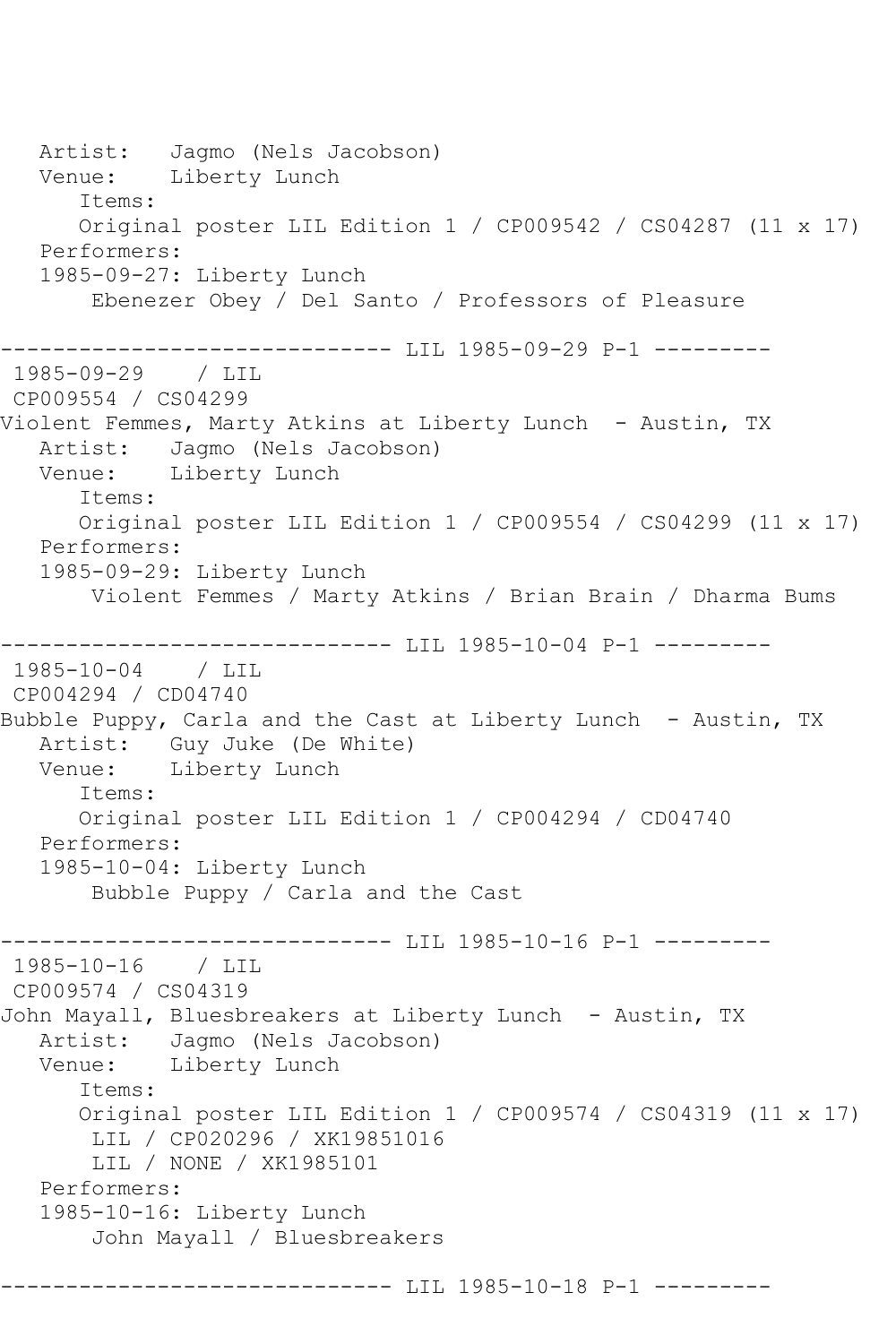1985-10-18 / LIL CP009575 / CS04320 Neville Brothers at Liberty Lunch - Austin, TX Artist: Jagmo (Nels Jacobson)<br>Venue: Liberty Lunch Liberty Lunch Items: Original poster LIL Edition 1 / CP009575 / CS04320 (11 x 17) Performers: 1985-10-18: Liberty Lunch Neville Brothers ------------------------------ LIL 1985-10-19 P-1 --------- 1985-10-19 / LIL CP009576 / CS04321 Billy Bragg at Liberty Lunch - Austin, TX Artist: Jagmo (Nels Jacobson) Venue: Liberty Lunch Items: Original poster LIL Edition 1 / CP009576 / CS04321 (11 x 17) Performers: 1985-10-19: Liberty Lunch Billy Bragg ------------------------------ 1985-11-08 P --------- 1985-11-08 / Yellowman, Toots and the Maytals at Liberty Lunch - Austin, TX Artist: Jagmo (Nels Jacobson) Venue: Liberty Lunch Items: Original poster / Performers: 1985-11-08: Liberty Lunch Yellowman / Toots and the Maytals ------------------------------ LIL 1985-11-10 P-1 --------- 1985-11-10 / LIL CP009568 / CS04313 Replacements, Alex Chilton at Liberty Lunch - Austin, TX Artist: Jagmo (Nels Jacobson)<br>Venue: Liberty Lunch Liberty Lunch Items: Original poster LIL Edition 1 / CP009568 / CS04313 (11 x 17) Performers: 1985-11-10: Liberty Lunch Replacements / Alex Chilton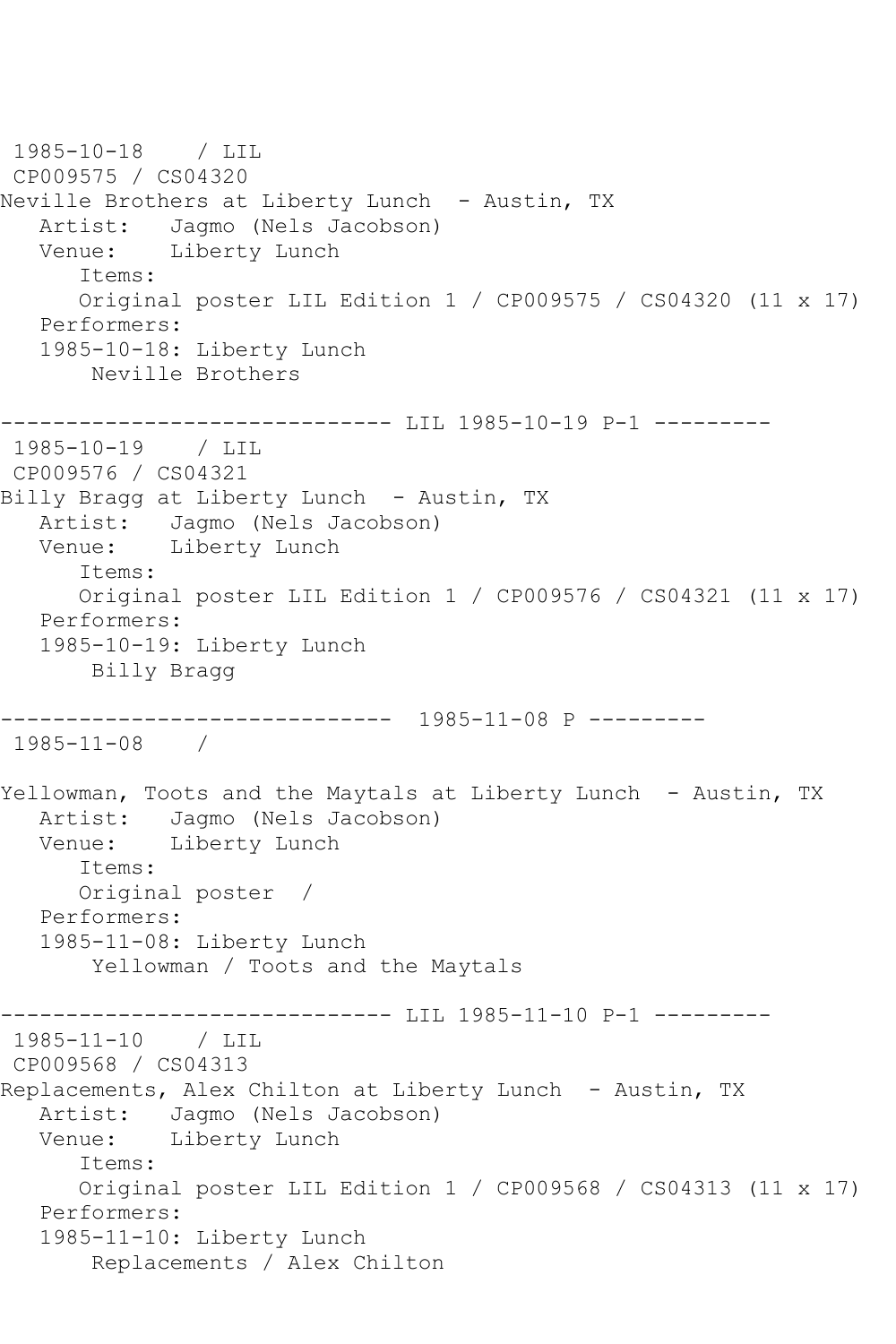------------------------------ LIL 1985-11-14 P-1 --------- 1985-11-14 / LIL CP020302 / XK19851114 Leon Redbone at Liberty Lunch - Austin, TX<br>Venue: Liberty Lunch Liberty Lunch Items: Original poster LIL Edition 1 / CP020302 / XK19851114 LIL / NONE / XK1985111 Performers: 1985-11-14: Liberty Lunch Leon Redbone ------------------------------ 1985-11-22 P --------- 1985-11-22 / Shiva's Head Band at Liberty Lunch - Austin, TX Artist: Jagmo (Nels Jacobson) Venue: Liberty Lunch Items: Original poster / Performers: 1985-11-22: Liberty Lunch Shiva's Head Band ------------------------------ LIL 1986-06-04 P-1 --------- 1986-06-04 / LIL CP009589 / CS04334 Dwight Yoakam at Liberty Lunch - Austin, TX Notes: Printed 2-up next to the Milton Nascimento poster of 1986- 06-11 Artist: Jagmo (Nels Jacobson) Venue: Liberty Lunch Items: Original poster LIL Edition 1 / CP009589 / CS04334 (5-1/2- x 8-1/2) Performers: 1986-06-04: Liberty Lunch Dwight Yoakam ------------------------------ 1986-08-15 P --------- 1986-08-15 / How to Kiss, Great Guns at Liberty Lunch - Austin, TX Artist: Jagmo (Nels Jacobson) Venue: Liberty Lunch Items: Original poster /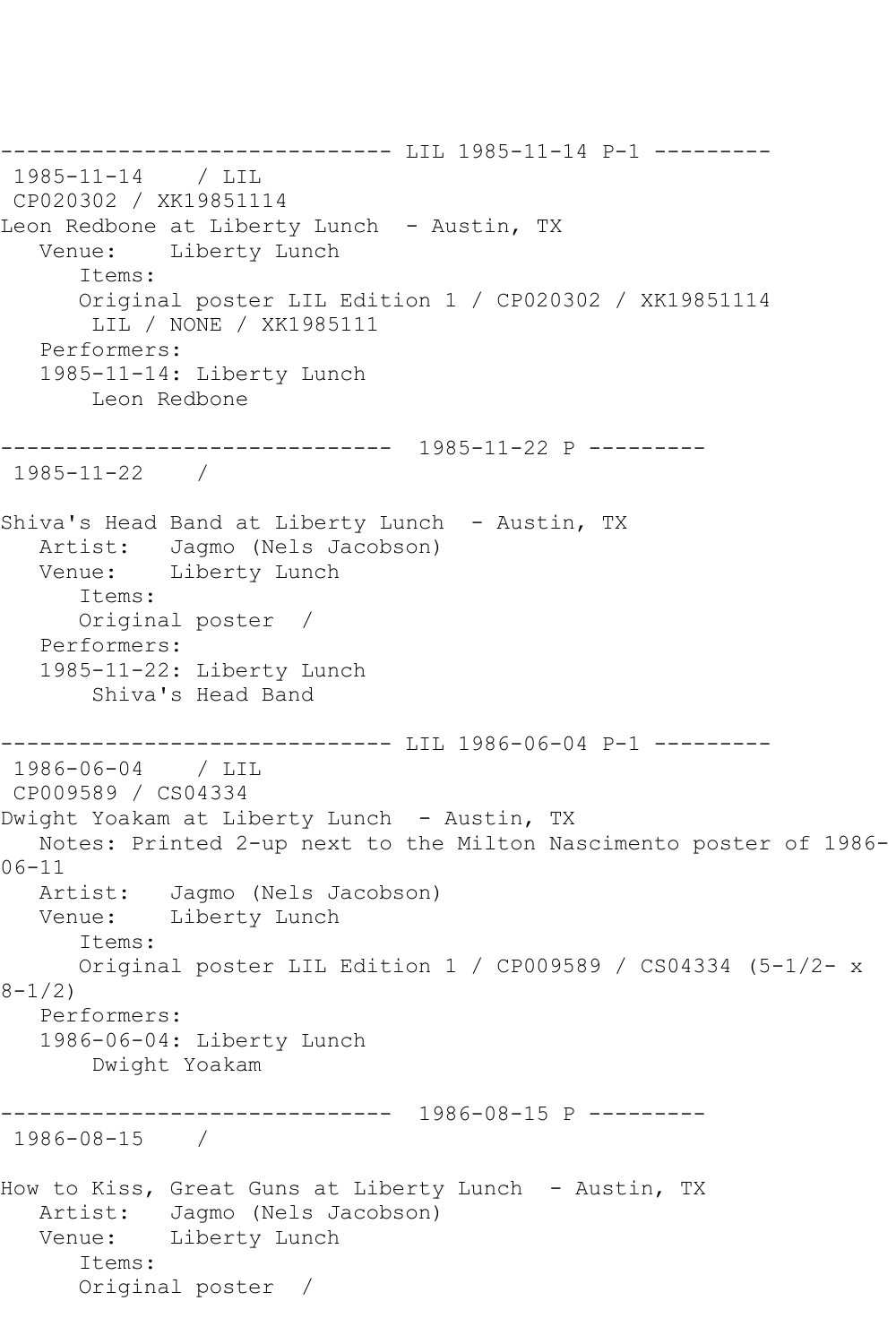Performers: 1986-08-15: Liberty Lunch How to Kiss / Great Guns ------------------------------ 1986-08-23 P --------- 1986-08-23 / How to Kiss, Great Guns at Liberty Lunch - Austin, TX Artist: Jagmo (Nels Jacobson) Venue: Liberty Lunch Items: Original poster / Performers: 1986-08-23: Liberty Lunch How to Kiss / Great Guns ------------------------------ LIL 1986-09-05 P-1 --------- 1986-09-05 / LIL CP009559 / CS04304 Sandra Bernhard, Natalie Artist: Jagmo (Nels Jacobson) Venue: Liberty Lunch Items: Original poster LIL Edition 1 / CP009559 / CS04304 (11 x 17) Performers: 1986-09-05: Liberty Lunch Sandra Bernhard / Natalie ------------------------------ 1986-09-23 P --------- 1986-09-23 / Dirty Dozen Brass Band, Afrika Bambaata at Liberty Lunch - Austin, TX Artist: Jagmo (Nels Jacobson) Venue: Liberty Lunch Items: Original poster / Performers: 1986-09-23: Liberty Lunch Dirty Dozen Brass Band / Afrika Bambaata ------------------------------ 1986-10-25 P --------- 1986-10-25 / How to Kiss, Do Dat at Liberty Lunch - Austin, TX Artist: Jagmo (Nels Jacobson) Venue: Liberty Lunch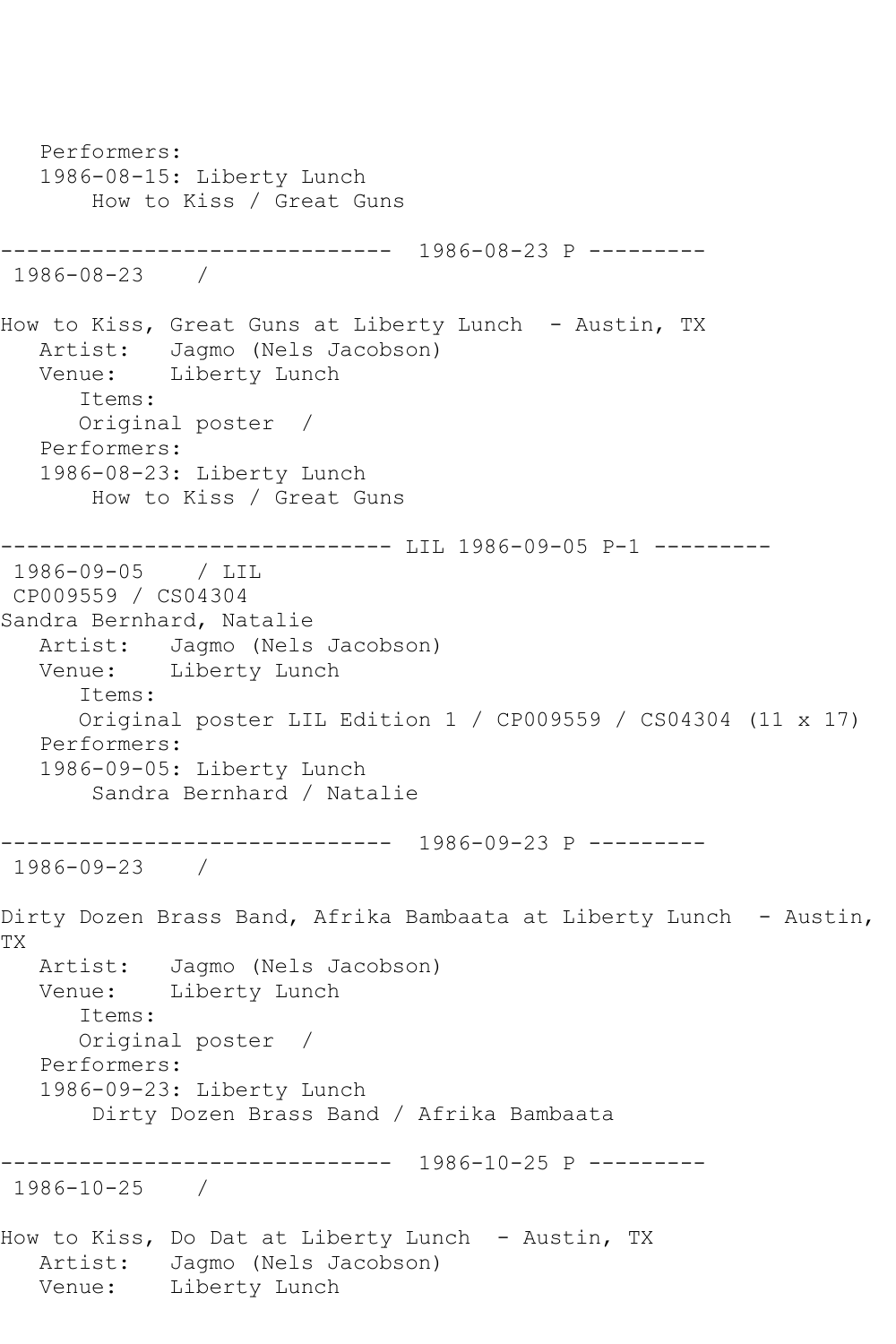Items: Original poster / Performers: 1986-10-25: Liberty Lunch How to Kiss / Do Dat ------------------------------ 1986-11-30 P --------- 1986-11-30 / KAZI at Liberty Lunch - Austin, TX Benefit: KAZI Benefit at Liberty Lunch Artist: Jagmo (Nels Jacobson) Venue: Liberty Lunch Items: Original poster / Performers: 1986-11-30: Liberty Lunch KAZI ------------------------------ LIL 1987- P ---------1987- / LIL CP004582 / CD05843 Neville Brothers at Liberty Lunch - Austin, TX Venue: Liberty Lunch Items: Original poster LIL / CP004582 / CD05843 Performers: 1987-: Liberty Lunch Neville Brothers ------------------------------ LIL 1987-03-27 P-1 --------- 1987-03-27 / LIL CP009562 / CS04307 Big Audio, Al Fayle at Liberty Lunch - Austin, TX Artist: Jagmo (Nels Jacobson) Venue: Liberty Lunch Items: Original poster LIL Edition 1 / CP009562 / CS04307 (11 x 17) Performers: 1987-03-27: Liberty Lunch Big Audio / Al Fayle ------------------------------ LIL 1987-04-02 P --------- 1987-04-02 / LIL CP025072 / CP025072 GWAR, Dumb Corpse at Liberty Lunch - Austin, TX Artist: Frank Kozik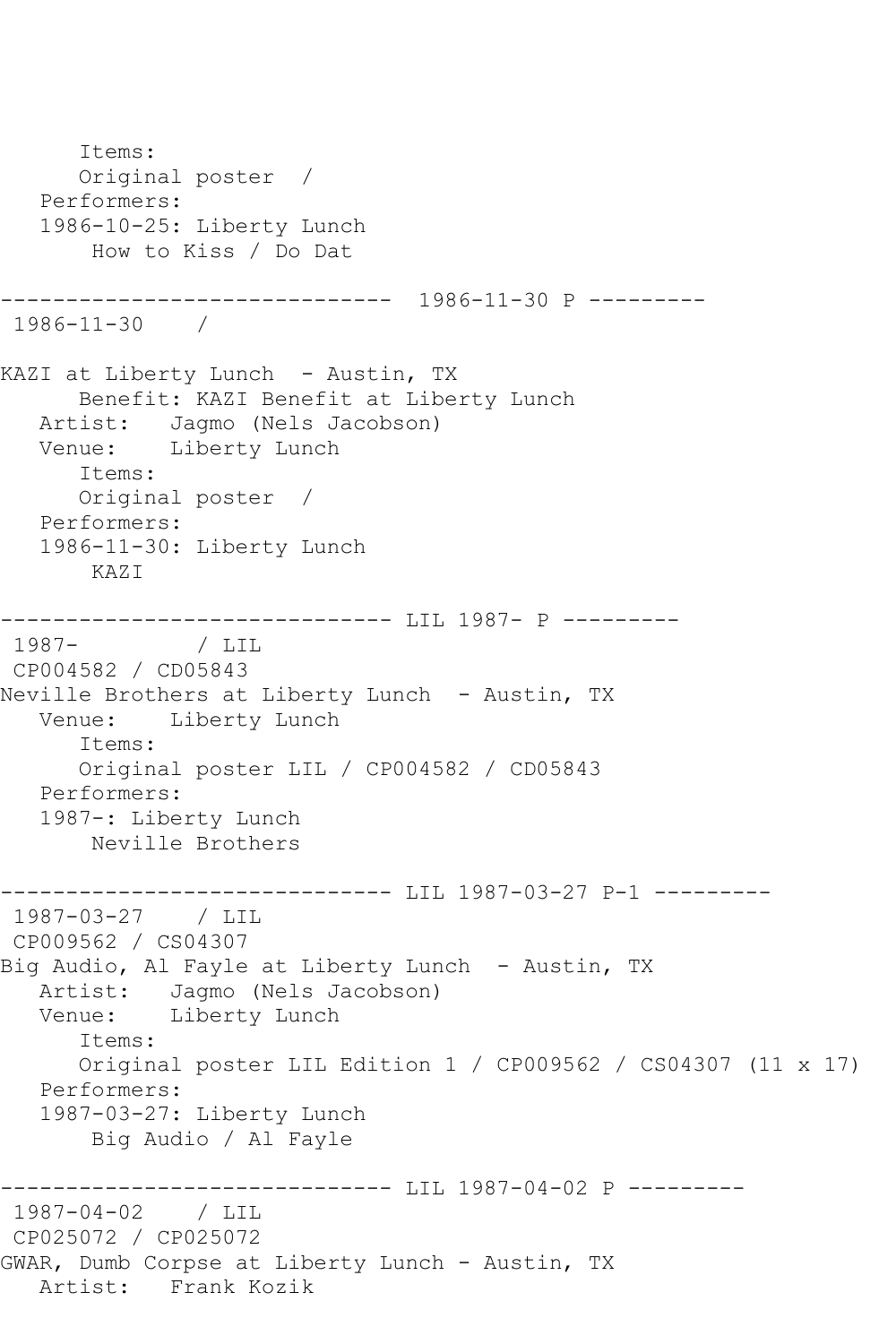Venue: Liberty Lunch Items: Original poster LIL / CP025072 / CP025072 Performers: 1987-04-02: Liberty Lunch GWAR / Dumb Corpse / Agony Column ----------------------------- LIL 1987-04-30 P-1 ---------1987-04-30 / LIL CP009556 / CS04301 King Sunny Ade at Liberty Lunch - Austin, TX Artist: Jagmo (Nels Jacobson)<br>Venue: Liberty Lunch Liberty Lunch Items: Original poster LIL Edition 1 / CP009556 / CS04301 (11 x 17) Performers: 1987-04-30 1987-05-01: Liberty Lunch King Sunny Ade ------------------------------ 1987-06-01 P --------- 1987-06-01 / How to Kiss, Hipsway at Steamboat - Austin, TX Artist: Jagmo (Nels Jacobson) Venue: Steamboat Items: Original poster / Performers: 1987-06-01: Steamboat Liberty Lunch How to Kiss / Hipsway ------------------------------ 1987-06-05 P --------- 1987-06-05 / Mutabaruka, Freddy Mcgregor at Liberty Lunch - Austin, TX Artist: Jagmo (Nels Jacobson) Venue: Liberty Lunch Items: Original poster / Performers: 1987-06-05: Liberty Lunch Mutabaruka / Freddy Mcgregor / Chalice / Peter Metro ------------------------------ 1987-10-01 P --------- 1987-10-01 /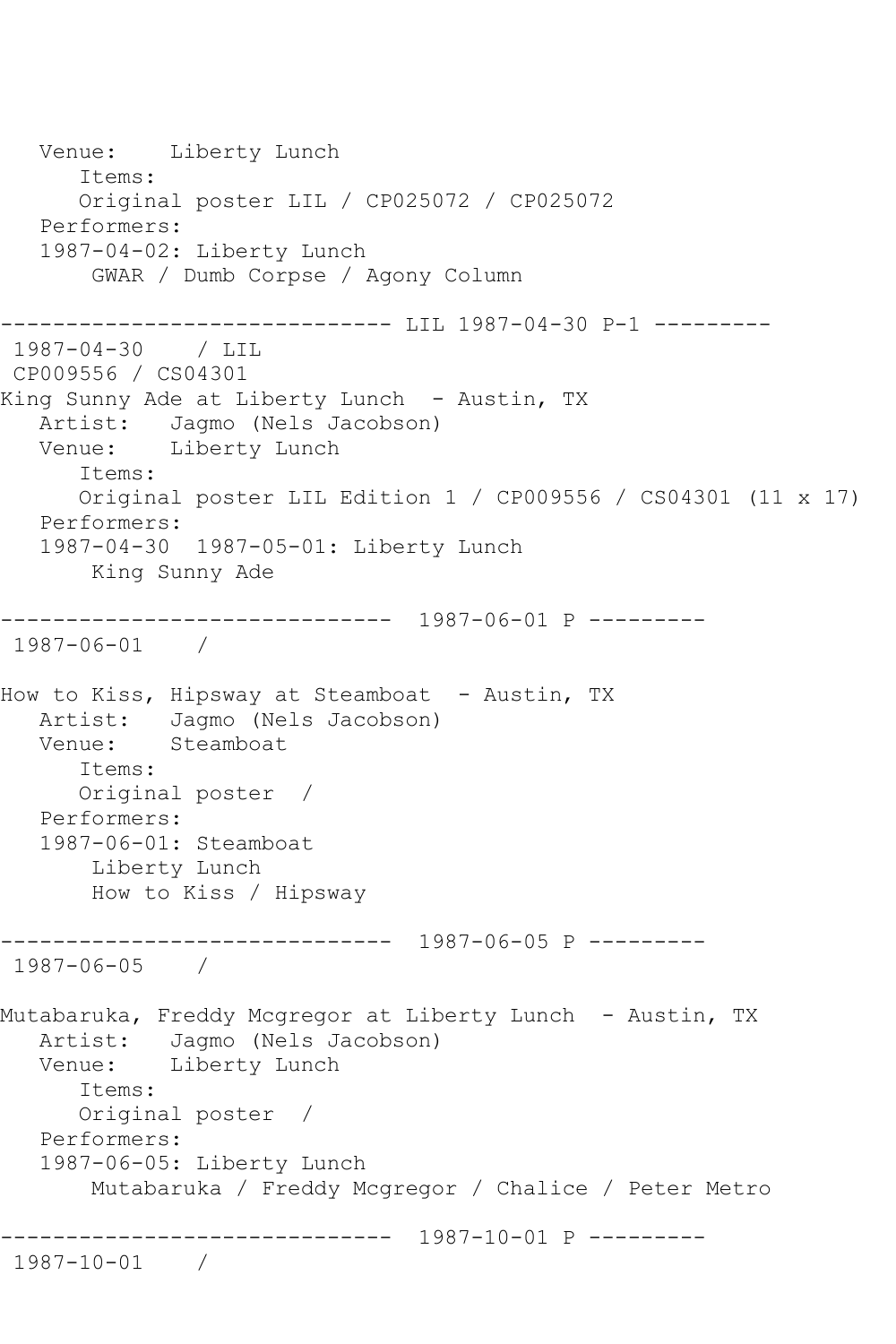How to Kiss at Liberty Lunch - Austin, TX Artist: Jagmo (Nels Jacobson) Venue: Liberty Lunch Items: Original poster / Performers: 1987-10-01: Liberty Lunch How to Kiss ------------------------------ 1988-04-15 P --------- 1988-04-15 / CP053239 Burning Spear, Dissidenten at Liberty Lunch - Austin, TX Artist: Jagmo (Nels Jacobson) Venue: Liberty Lunch Items: Original poster / CP053239 Performers: 1988-04-15 1988-04-16: Liberty Lunch Burning Spear / Dissidenten / Dan del Santo ---------- LIL 1988-05-05 P ---------1988-05-05 / LIL CP025040 / CP025040 Revolting Cocks at Liberty Lunch - Austin, TX Venue: Liberty Lunch Items: Original poster LIL / CP025040 / CP025040 Performers: 1988-05-05: Liberty Lunch Revolting Cocks ------------------------------ LIL 1988-05-05 P --------- 1988-05-05 / LIL CP041076 Revolting Cocks at Liberty Lunch - Austin, TX Artist: Frank Kozik Venue: Liberty Lunch Items: Original poster LIL / CP041076 Performers: 1988-05-05: Liberty Lunch Revolting Cocks ------------------------------ 1988-05-07 P --------- 1988-05-07 / CP053238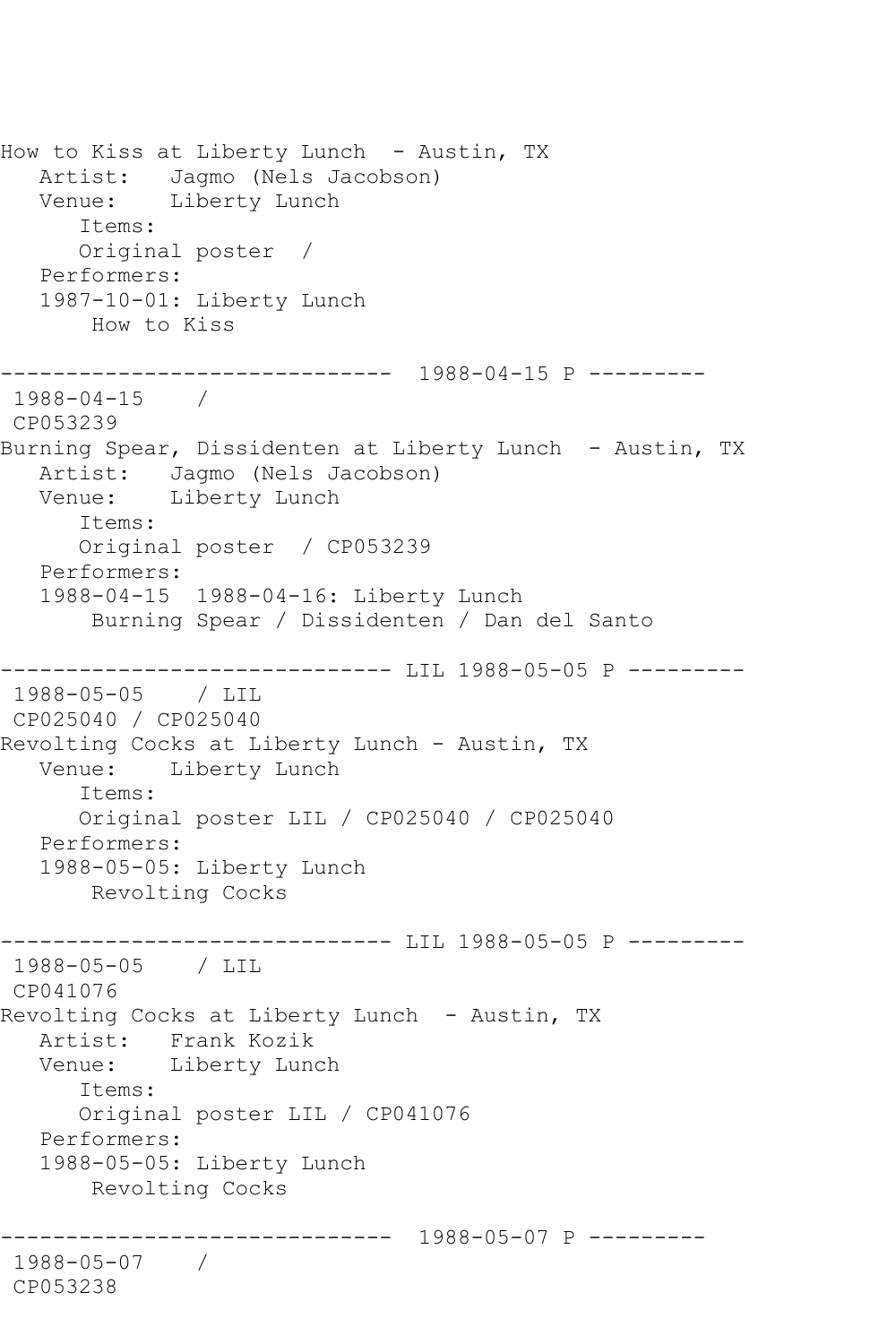Joe Ely, Butch Hancock at Liberty Lunch - Austin, TX Event: Bring Your Mom, She Gets In Free Artist: Jagmo (Nels Jacobson) Venue: Liberty Lunch Items: Original poster / CP053238 Performers: 1988-05-07: Liberty Lunch Joe Ely / Butch Hancock ------------------------------ 1988-05-29 P --------- 1988-05-29 / CP053237 King Sunny Ade at Liberty Lunch - Austin, TX Artist: Jagmo (Nels Jacobson) Venue: Liberty Lunch Items: Original poster / CP053237 Performers: 1988-05-29 1988-06-03: Liberty Lunch King Sunny Ade ------------------------------ LIL 1988-06-08 P-1 --------- 1988-06-08 / LIL CP009567 / CS04312 Pogues, Luka Bloom at Liberty Lunch - Austin, TX Artist: Jagmo (Nels Jacobson) Venue: Liberty Lunch Items: Original poster LIL Edition 1 / CP009567 / CS04312 (11 x 17) Performers: 1988-06-08: Liberty Lunch Pogues / Luka Bloom ----------- LIL 1988-10-23 P ----------1988-10-23 / LIL CP041039 Dayglo Abortions, Squat Thrust at Liberty Lunch - Austin, TX Artist: Frank Kozik<br>Venue: Liberty Lung Liberty Lunch Items: Original poster LIL / CP041039 Performers: 1988-10-23: Liberty Lunch Dayglo Abortions / Squat Thrust ------------------------------ 1988-12-30 P ---------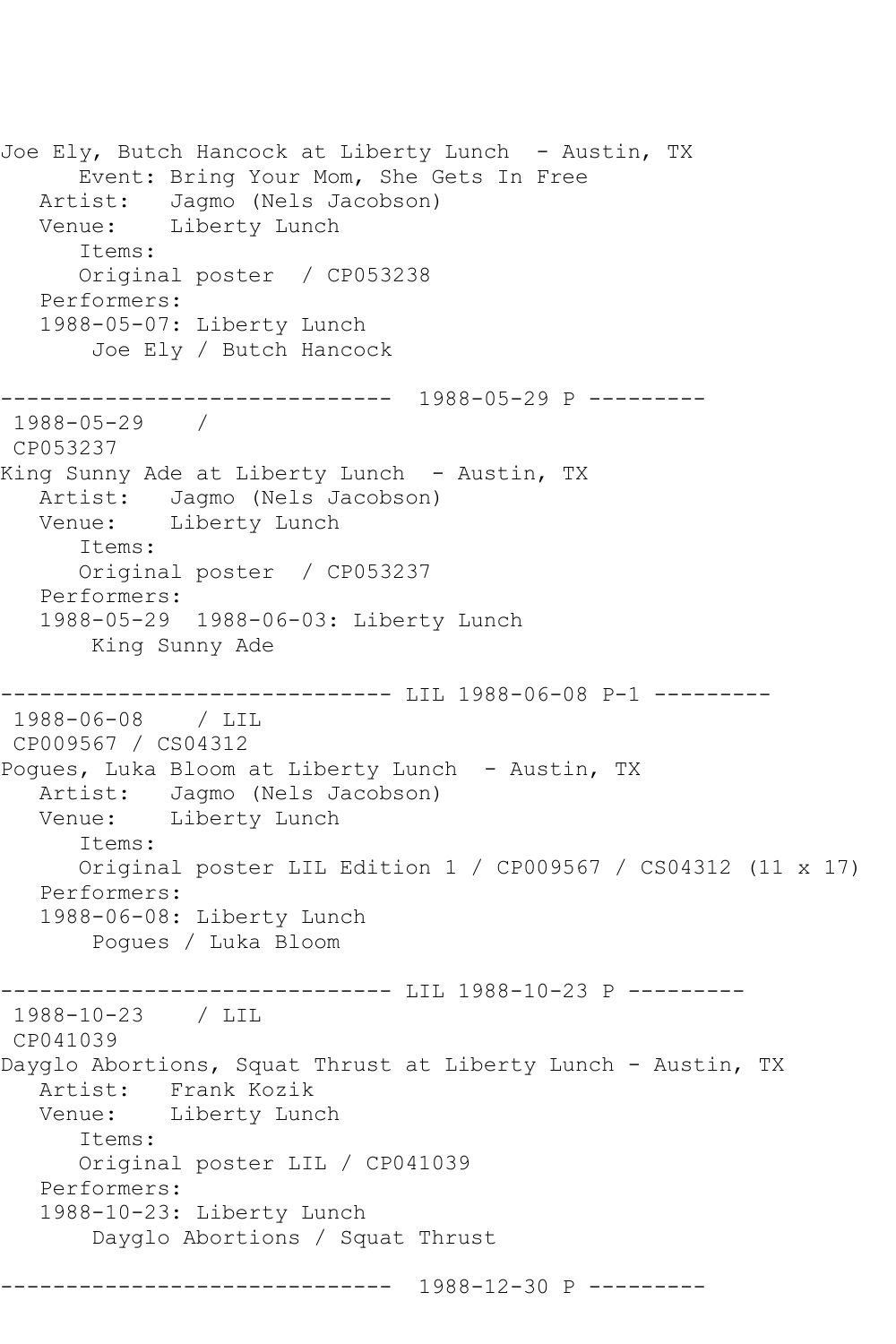```
1988-12-30 / 
CP053
Omar and the Howlers, Joe Ely at Liberty Lunch - Austin, TX
   Notes: screen print
      Event: Breakin' Out of '88
   Artist: Jagmo (Nels Jacobson)
   Venue: Liberty Lunch
       Items:
      Original poster / CP053
   Performers:
   1988-12-30 1988-12-31: Liberty Lunch
       Omar and the Howlers / Joe Ely / Timbuk 3
------------------------------ 1989-01-13 P ---------
1989-01-13 / 
CP053269
Neville Brothers, Killer Bees at Liberty Lunch - Austin, TX
   Artist: Jagmo (Nels Jacobson)
   Venue: Liberty Lunch
      Items:
      Original poster / CP053269
   Performers:
   1989-01-13: Liberty Lunch
       Neville Brothers / Killer Bees
------------------------------ 1989-02-08 P ---------
1989-02-08 / 
CP701647 / CP701647
Dinosaur Jr., My Bloody Valentine at Liberty Lunch - Austin, TX
   Notes: 
This item appears in the book 'The Art of Modern Rock' as AMR # 
027.1
  Artist: Frank Kozik<br>Venue: Liberty Lun
           Liberty Lunch
       Items:
      Original poster / CP701647 / CP701647 (12 x 18)
   Performers:
   1989-02-08: Liberty Lunch
       Dinosaur Jr. / My Bloody Valentine / Babes In Toyland
                   ----------- LIL 1989-07-07 P-1 ---------
1989-07-07 / LIL 
CP009550 / CS04295
Water the Dog, Way Outs at Liberty Lunch - Austin, TX
   Artist: Jagmo (Nels Jacobson)
   Venue: Liberty Lunch
      Items:
```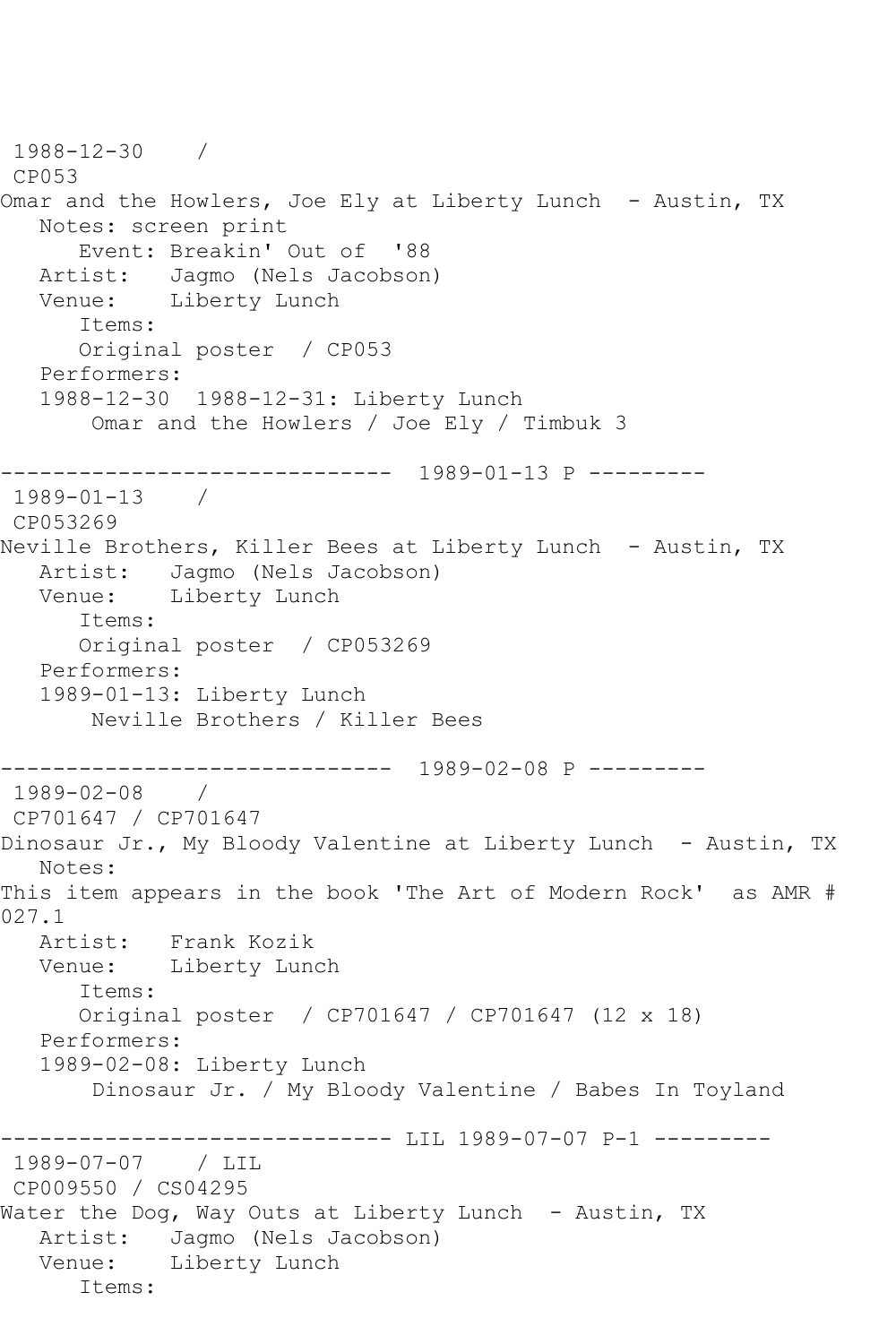Original poster LIL Edition 1 / CP009550 / CS04295 (11 x 17) Performers: 1989-07-07: Liberty Lunch Water the Dog / Way Outs / Red Red Everywhere / Men of Letters ------------------------------ LIL 1989-09-01 P-1 --------- 1989-09-01 / LIL CP009519 / CS04264 Arrow, Dan del Santo at Liberty Lunch - Austin, TX Artist: Jagmo (Nels Jacobson) Venue: Liberty Lunch Items: Original poster LIL Edition 1 / CP009519 / CS04264 (11 x 17) Performers: 1989-09-01: Liberty Lunch Arrow / Dan del Santo / Alphonsus Cassell ------------------------------ LIL 1989-11-03 P-1 --------- 1989-11-03 / LIL CP009539 / CS04284 Joe Ely, David Halley at Liberty Lunch - Austin, TX Notes: 8.5 handbills also printed Artist: Jagmo (Nels Jacobson) Venue: Liberty Lunch Items: Original poster LIL Edition 1 / CP009539 / CS04284 (11 x 17) LIL / CP021637 / XNJM19891103 LIL / NONE / XNJM19891 Performers: 1989-11-03 1989-11-04: Liberty Lunch Joe Ely / David Halley / Hand of Glory / Jimmie Dale Gillmore ------------------------------ 1989-12-09 P --------- 1989-12-09 / Ed Hall, Mekons at Liberty Lunch - Austin, TX Artist: Jason Austin Venue: Liberty Lunch Items: Original poster / Performers: 1989-12-09: Liberty Lunch Ed Hall / Mekons / Too Much Joy ------------------------------ LIL 1990-02-09 P-1 --------- 1990-02-09 / LIL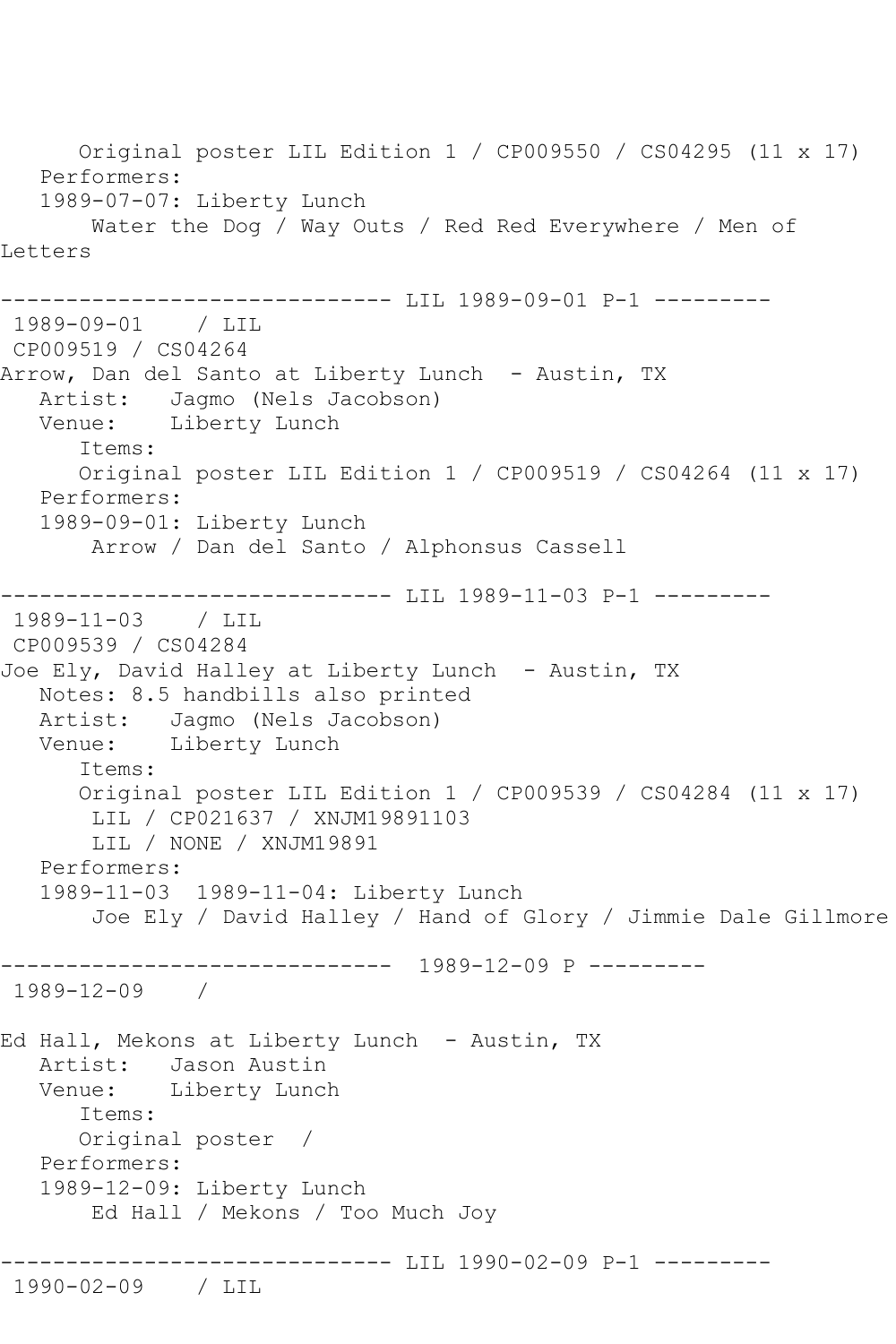```
CP009487 / CS04232
Poi Dog Pondering, Shoulders at Liberty Lunch - Austin, TX
       Benefit: Clean Water Benefit
  Artist: Jagmo (Nels Jacobson)<br>Venue: Liberty Lunch
            Liberty Lunch
       Items:
       Original poster LIL Edition 1 / CP009487 / CS04232 (10-3/4 x 
16 - 3/4 Performers:
    1990-02-09: Liberty Lunch
        Poi Dog Pondering / Shoulders / Ed Hall
----------------------------- LIL 1990-02-24 P-1 ----------
1990-02-24 / LIL 
CP014652 / MARM464
GWAR, Agony Column at Liberty Lunch - Austin, TX
  Artist: Jason Austin<br>Venue: Liberty Lunc
            Liberty Lunch
       Items:
       Original poster LIL Edition 1 / CP014652 / MARM464
   Performers:
    1990-02-24: Liberty Lunch
        GWAR / Agony Column
                   ------------------------------ 1990-02-24 P ---------
1990-02-24 / 
GWAR, Agony Column at Liberty Lunch - Austin, TX
   Artist: Jason Austin
   Venue: Liberty Lunch
       Items:
       Original poster / 
   Performers:
    1990-02-24: Liberty Lunch
        GWAR / Agony Column
                 ------------------------------ 1990-02-24 P ---------
1990-02-24 / 
CP060669 / CP060669
GWAR, Agony Column at Liberty Lunch - Austin, TX
   Artist: Jason Austin
   Venue: Liberty Lunch
       Items:
       Original poster / CP060669 / CP060669 (11 x 17)
   Performers:
    1990-02-24: Liberty Lunch
        GWAR / Agony Column
```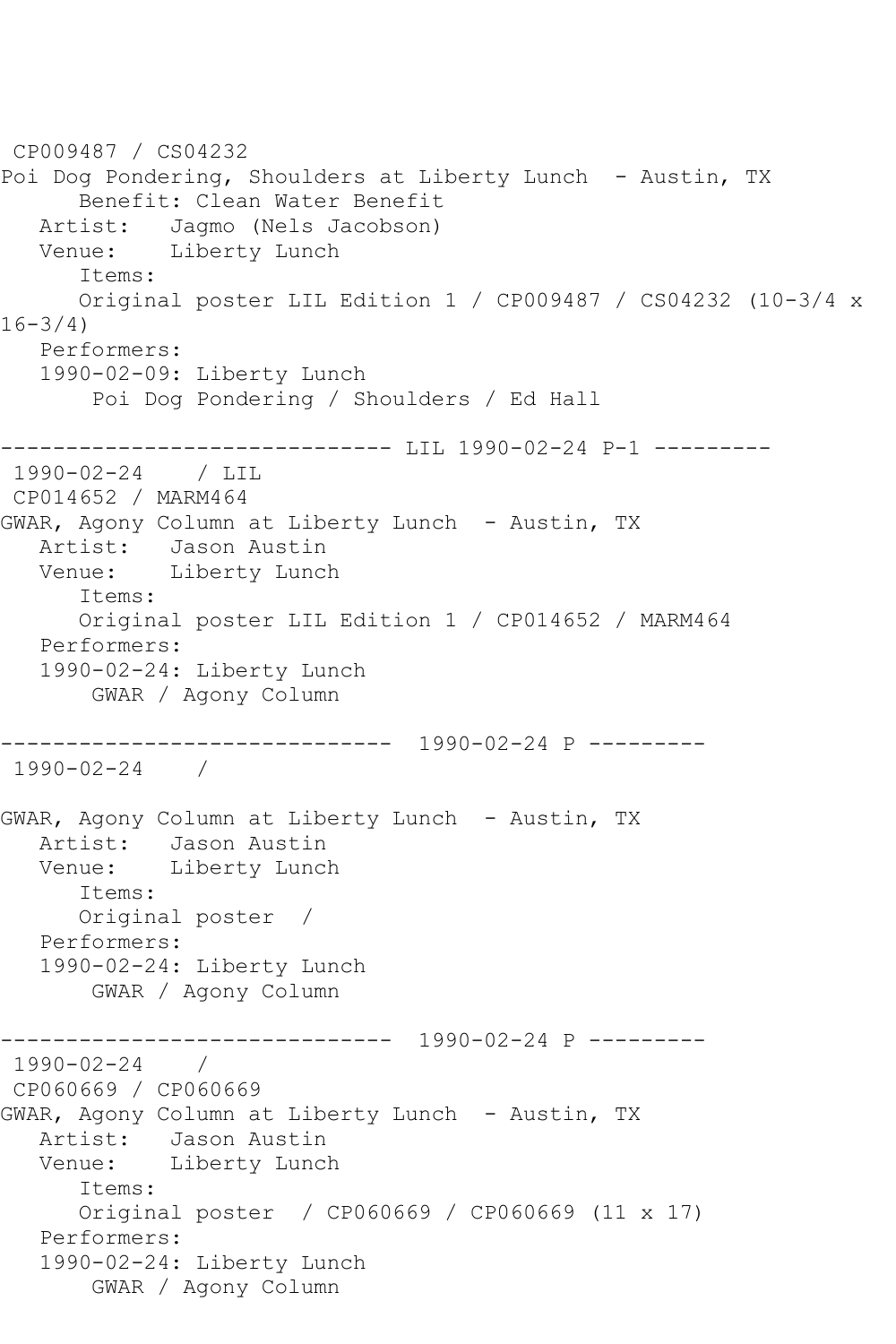------------------------------ 1990-04-14 P --------- 1990-04-14 / CP053267 Joe Ely at Liberty Lunch - Austin, TX Artist: Jagmo (Nels Jacobson) Venue: Liberty Lunch Items: Original poster / CP053267 Performers: 1990-04-14: Liberty Lunch Joe Ely ------------------------------ LIL 1990-05-03 P-1 --------- 1990-05-03 / LIL CP009538 / CS04283 Mahlathini and the Mahotella Queens, Gil Scott-Heron at Liberty Lunch - Austin, TX Artist: Jagmo (Nels Jacobson) Venue: Liberty Lunch Items: Original poster LIL Edition 1 / CP009538 / CS04283 (11 x 17) Performers: 1990-05-03 1990-05-04: Liberty Lunch Mahlatini and the Mahotella Queens / Gil Scott-Heron ----------------------------- LIL 1990-08-19 P ---------1990-08-19 / LIL CP041051 Revolting Cocks, Skatenigs at Liberty Lunch - Austin, TX Artist: Frank Kozik Venue: Liberty Lunch Promoter: Cannibal Club Presents Items: Original poster LIL / CP041051 Performers: 1990-08-19: Liberty Lunch Revolting Cocks / Skatenigs ------------------------------ LIL 1990-10-27 P-1 --------- 1990-10-27 / LIL CP004297 / CD04743 Sonic Youth at Liberty Lunch - Austin, TX Artist: Jason Austin Venue: Liberty Lunch Items: Original poster LIL Edition 1 / CP004297 / CD04743 (11 x 17)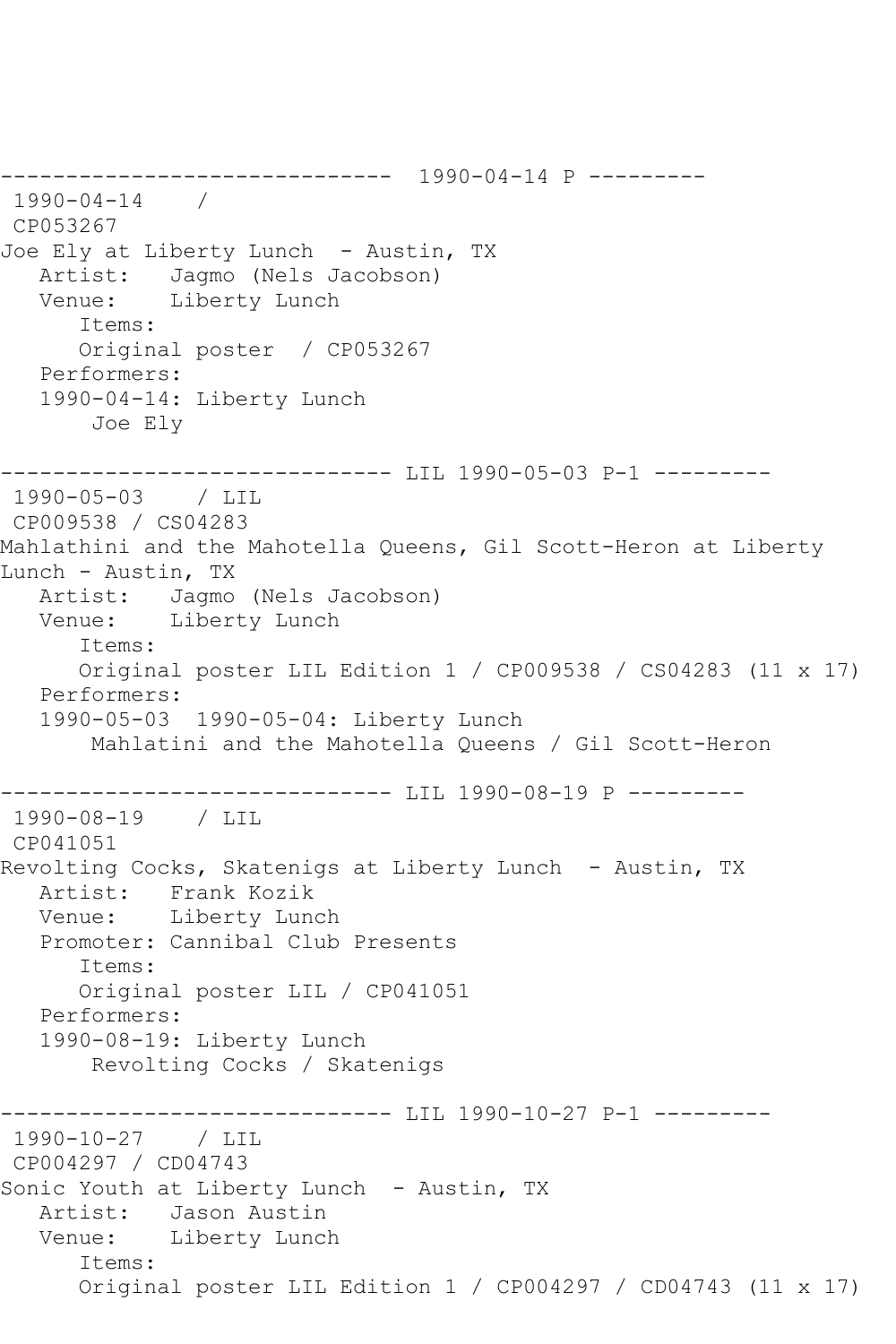Performers: 1990-10-27: Liberty Lunch Sonic Youth ----------------------------- LIL 1990-11-25 P ---------1990-11-25 / LIL CP041047 Alien Sex Fiend, Skatenigs at Liberty Lunch - Austin, TX<br>Artist: Frank Kozik Frank Kozik Venue: Liberty Lunch Items: Original poster LIL / CP041047 Performers: 1990-11-25: Liberty Lunch Alien Sex Fiend / Skatenigs / 3 Day Stubble ------------------------------ 1991-01-18 P --------- 1991-01-18 / Agony Column, Rock Busters at Liberty Lunch - Austin, TX Artist: Richard Mather Venue: Liberty Lunch Items: Original poster / Performers: 1991-01-18: Liberty Lunch Agony Column / Rock Busters / Bad Livers ------------- LIL 1992-02-29 P-1 ---------1992-02-29 / LIL CP009457 / CS04202 Soul Hat, Big Car at Liberty Lunch - Austin, TX Artist: Jagmo (Nels Jacobson)<br>Venue: Liberty Lunch Liberty Lunch Items: Original poster LIL Edition 1 / CP009457 / CS04202 (11 x 17) Performers: 1992-02-29: Liberty Lunch Soul Hat / Big Car ------------------------------ LIL 1992-04-04 P-1 --------- 1992-04-04 / LIL CP009525 / CS04270 Soul Hat, W.C. Clarke Band at Liberty Lunch - Austin, TX Artist: Jagmo (Nels Jacobson) Venue: Liberty Lunch Items: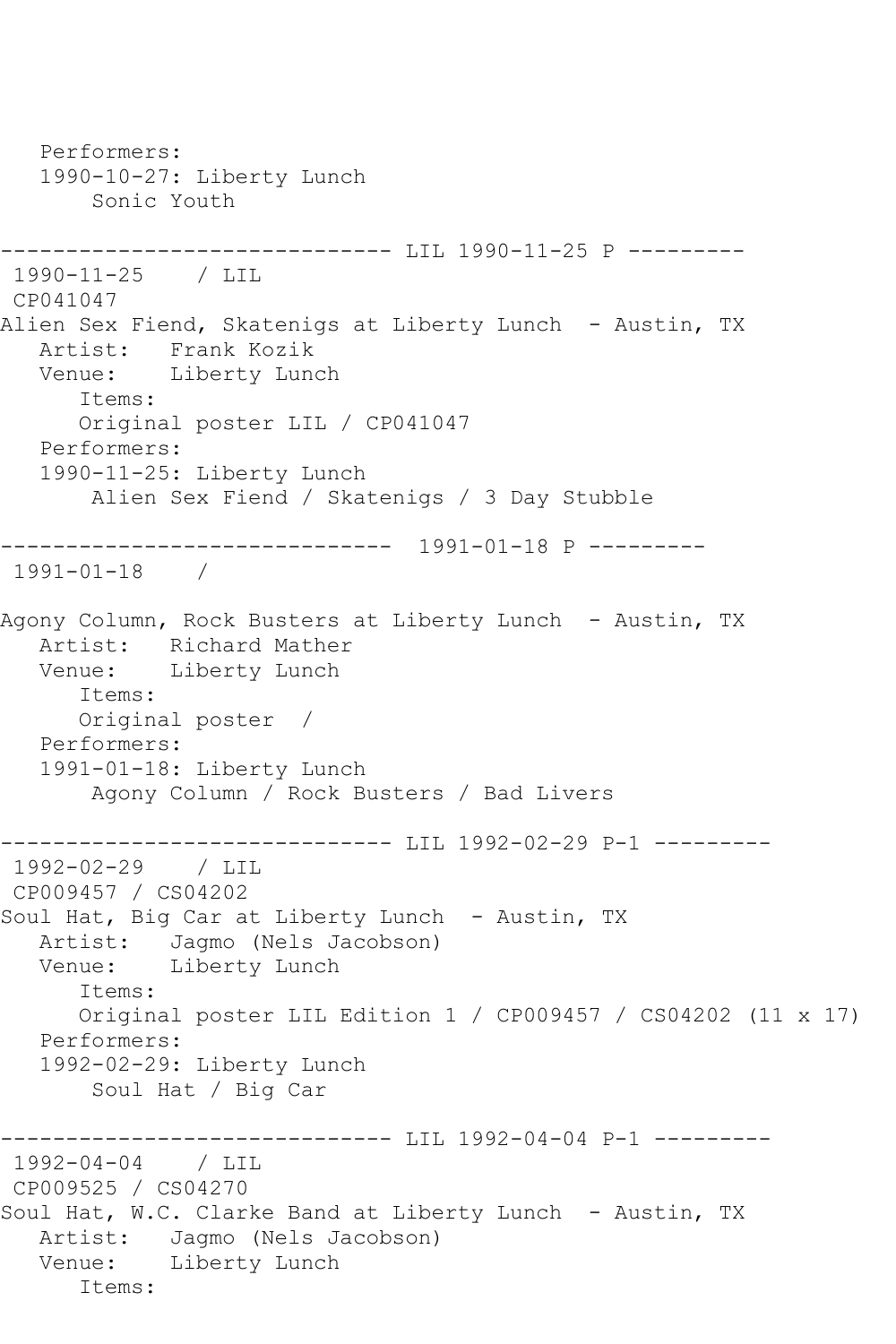Original poster LIL Edition 1 / CP009525 / CS04270 (11 x 17) Performers: 1992-04-04: Liberty Lunch Soul Hat / W.C. Clarke Band ---------- LIL 1992-05-01 P-1 ---------1992-05-01 / LIL CP009479 / CS04224 John Lee Hooker, Soul Hat at Liberty Lunch - Austin, TX Notes: alternate printing 10x17 Artist: Jagmo (Nels Jacobson) Venue: Liberty Lunch Items: Original poster LIL / CP009480 / CS04225 Original poster LIL Edition 1 / CP009479 / CS04224 (11 x 17) Performers: 1992-05-01: Liberty Lunch John Lee Hooker / Soul Hat 1992-05-09: Johnny Winter / Soul Hat ----------------------------- LIL 1992-07-19 P-1 ----------1992-07-19 / LIL CP009470 / CS04215 Roky Erickson, Miss Lauann Barton at Liberty Lunch - Austin, TX Artist: Jagmo (Nels Jacobson)<br>Venue: Liberty Lunch Liberty Lunch Items: Original poster LIL Edition 1 / CP009470 / CS04215 (11 x 17) LIL / CP008065 / CP03310 LIL / CP015323 / ME0470 LIL / CP021653 / XNJM19920719 Performers: 1992-07-19: Liberty Lunch Roky Erickson / Miss Lauann Barton / Pariah / Will Sexton / Tommy Hancock / Texas Psychedelic Reunion / Speedy Sparks / Lucid Dream ----------- SCS 1994-12-09 P ----------1994-12-09 / SCS CP045401 / CP045401 Uranium Savages at Liberty Lunch - Austin, TX Artist: Kerry Awn (Kerry Fitzgerald) Venue: Liberty Lunch Items: Original poster SCS / CP045401 / CP045401 Performers: 1994-12-09: Liberty Lunch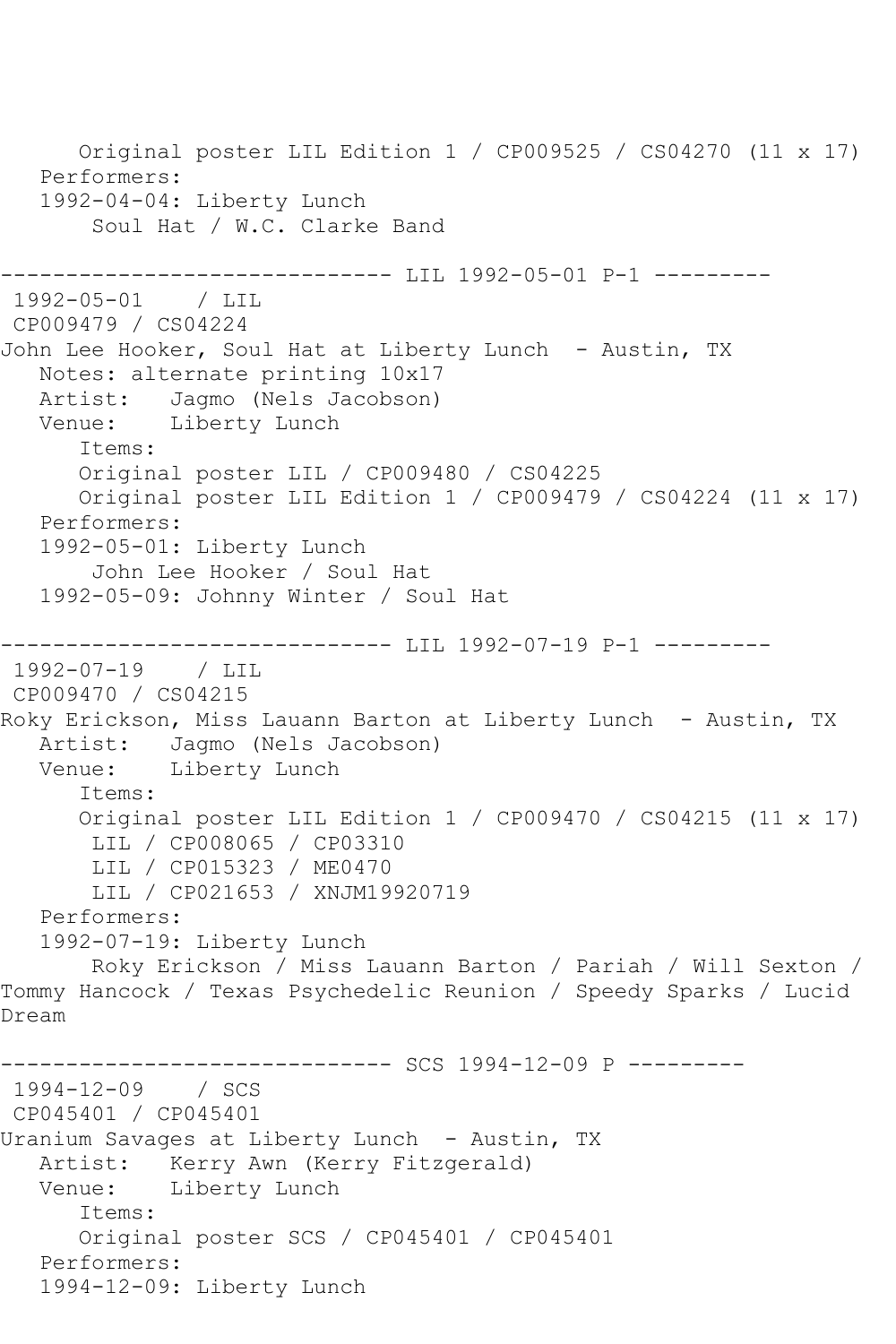Uranium Savages

------------ SCS 1995-05-24 P ---------1995-05-24 / SCS CP045403 / CP045403 Uranium Savages, Fred Mitchim Band at Liberty Lunch - Austin, TX Benefit: End of School Blowout Artist: Kerry Awn (Kerry Fitzgerald) Venue: Liberty Lunch Items: Original poster SCS / CP045403 / CP045403 Performers: 1995-05-24: Liberty Lunch Uranium Savages / Fred Mitchim Band / Willy Radar ------------------------------ SCS 1997-09 P --------- 1997-09 / SCS CP045185 / CP045185 Liberty Lunch - Austin, TX Bumper Sticker Benefit: Liberty Lunch 21st Birthday Party Calendar for September Artist: Kerry Awn (Kerry Fitzgerald) Venue: Liberty Lunch Items: Original poster SCS / CP045185 / CP045185 Performers: 1997-09: Liberty Lunch ----------------------------- LIL 19zz-01-06 P-1 ----------19zz-01-06 / LIL CP014683 / MARM496 Bedhead, Sixteen at Liberty Lunch - Austin, TX Venue: Liberty Lunch Promoter: Trance Syndicate Items: Original poster LIL Edition 1 / CP014683 / MARM496 Performers: 19zz-01-07: Liberty Lunch Bedhead / Sixteen / Deluxe / De Safinado / Furry Thngs / De Safinado 19zz-01-06: Galaxy - Dallas Bedhead / Sixteen / Deluxe / Funland -------------- LIL 19zz-02-08 P-1 ----------19zz-02-08 / LIL CP014434 / MARM238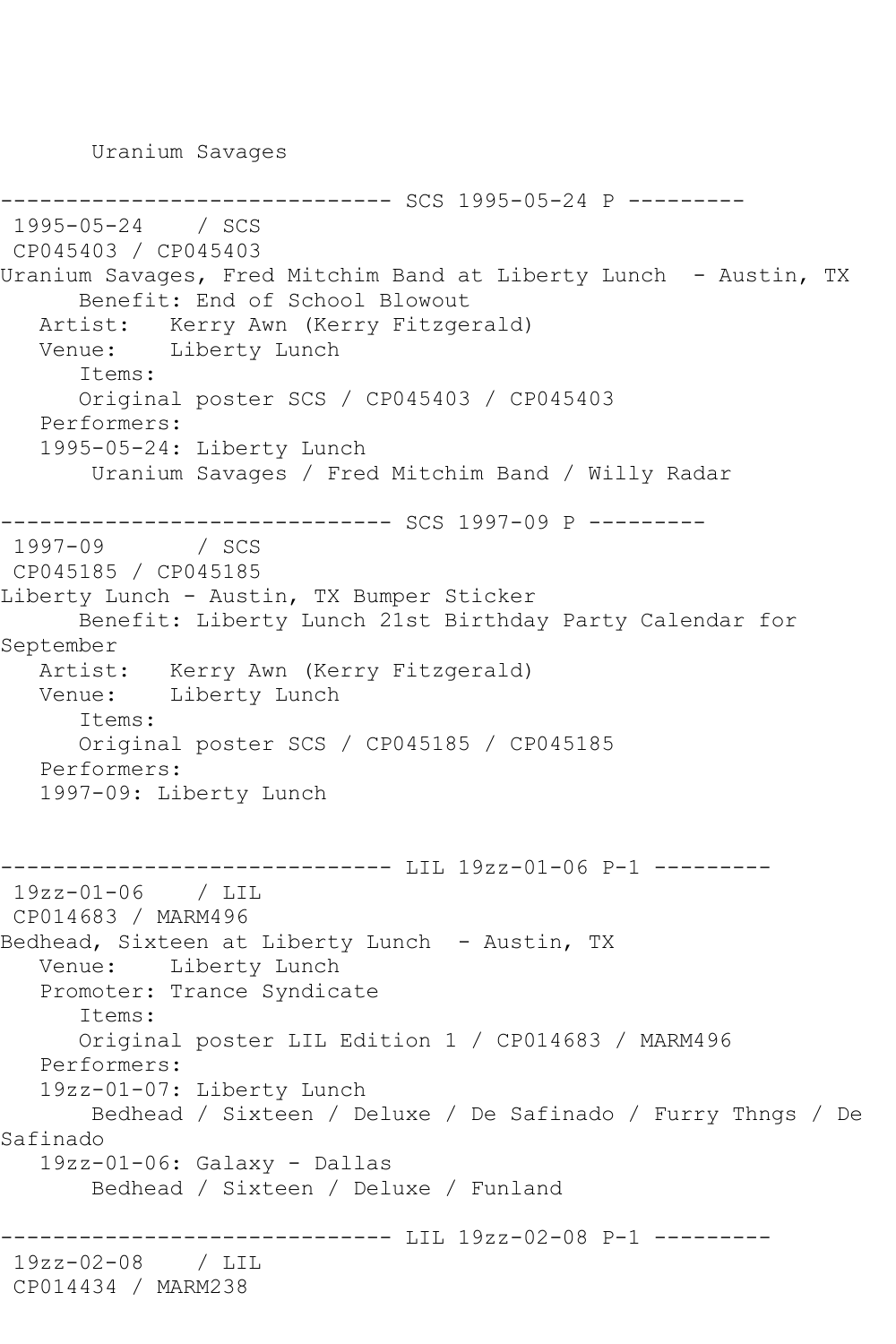Dinosaur, My Bloody Valentine at Liberty Lunch - Austin, TX<br>Venue: Liberty Lunch Liberty Lunch Items: Original poster LIL Edition 1 / CP014434 / MARM238 Performers: 19zz-02-08: Liberty Lunch Dinosaur / My Bloody Valentine / Babes In Toyland ------------------------------ LIL 19zz-03-30 P-1 --------- 19zz-03-30 s / LIL CP019949 / XK018 Asleep at the Wheel, Junior Franklin at Liberty Lunch - Austin, TX Venue: Liberty Lunch Items: Original poster LIL Edition 1 / CP019949 / XK018 Performers: 19zz-03-30 st: Liberty Lunch Asleep at the Wheel / Junior Franklin / Golden Echoes / Ponty Bone / Squeezetones ----------------------------- LIL 19zz-04-12 H ---------19zz-04-12 / LIL CP004596 / CD05857 Skunks at Liberty Lunch - Austin, TX Venue: Liberty Lunch Items: Handbill LIL / CP004596 / CD05857 Performers: 19zz-04-12: Liberty Lunch Skunks ------------------------------ LIL 19zz-05-01 P-1 --------- 19zz-05-01 / LIL CP009643 / CS04388 Uranium Savages, Jitters at Liberty Lunch - Austin, TX Venue: Liberty Lunch Items: Original poster LIL Edition 1 / CP009643 / CS04388 Performers: 19zz-05-01: Liberty Lunch Uranium Savages / Jitters ------------------------------ LIL 19zz-05-12 P-1 --------- 19zz-05-12 / LIL CP009667 / CS04412 Butch Hancock at Liberty Lunch - Austin, TX Venue: Liberty Lunch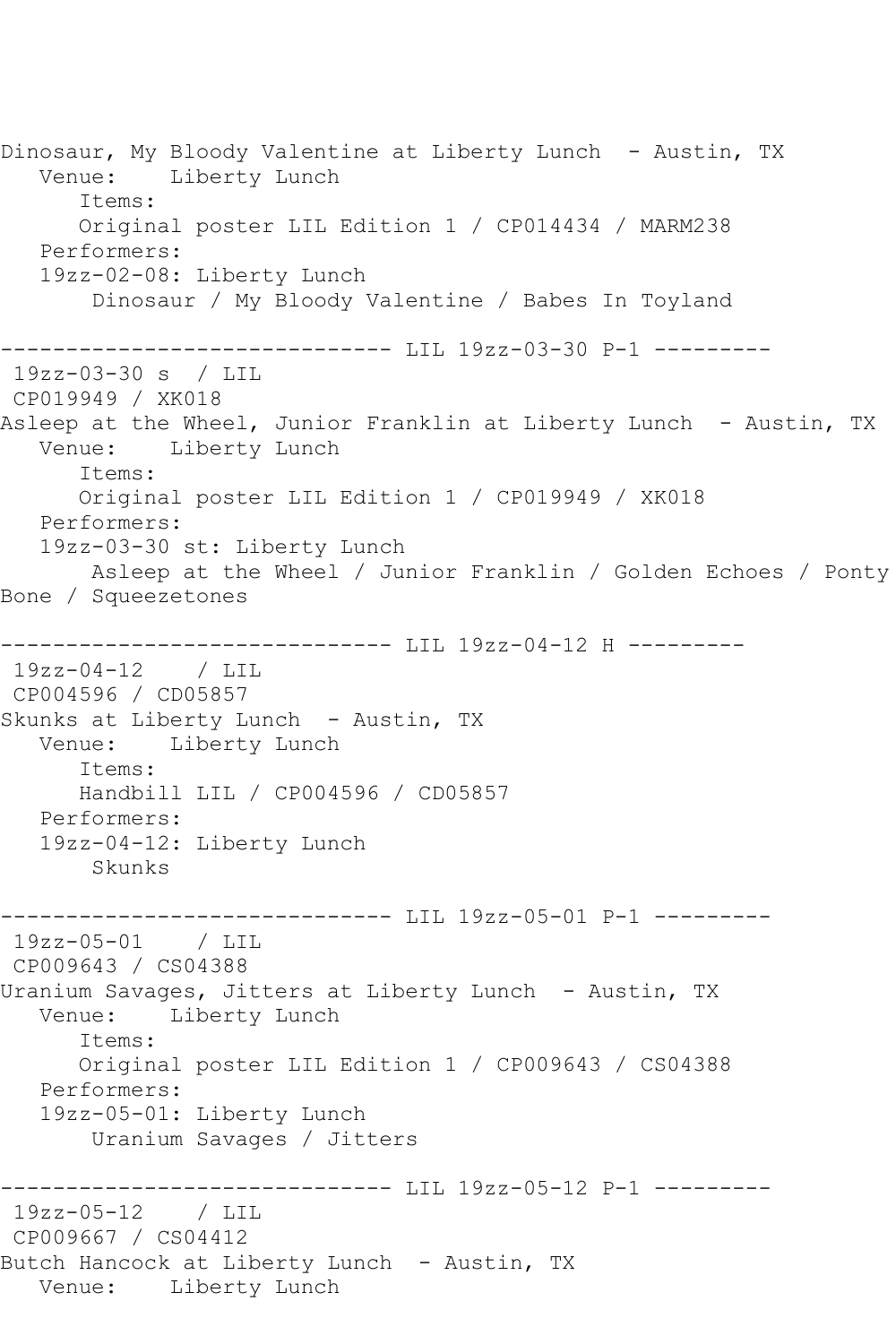Items: Original poster LIL Edition 1 / CP009667 / CS04412 Performers: 19zz-05-12 19zz-05-13: Liberty Lunch Butch Hancock ------------------------------ LIL 19zz-10-04 P-1 --------- 19zz-10-04 / LIL CP004274 / CD04720 Shiva's Head Band, Uranium Savages at Liberty Lunch - Austin, TX Event: Last Tango at Liberty Lunch<br>Venue: Liberty Lunch Liberty Lunch Items: Original poster LIL Edition 1 / CP004274 / CD04720 Performers: 19zz-10-04: Liberty Lunch Shiva's Head Band / Uranium Savages ------------------------------ LIL 19zz-10-29 P-1 --------- 19zz-10-29 / LIL CP014755 / MARM571 Al Lewis, Corpse Grinders at Liberty Lunch - Austin, TX Event: First Annual Austin Halloween Monster Festival at Liberty Lunch<br>Venue: I Liberty Lunch Items: Original poster LIL Edition 1 / CP014755 / MARM571 Performers: 19zz-10-29: Liberty Lunch Al Lewis / Corpse Grinders / Rocky Erickson ------------------------------ LIL 19zz-12-31 P-1 --------- 19zz-12-31 / LIL CP019941 / XK010 Leroi Brothers, Bubble Puppy at Liberty Lunch - Austin, TX Venue: Liberty Lunch Items: Original poster LIL Edition 1 / CP019941 / XK010 Performers: 19zz-12-31: Liberty Lunch Leroi Brothers / Bubble Puppy / Shiva's Head Band ------------------------------ LIL zzzz-05-21 P -------- zzzz-05-21 S / LIL CP025000 / CP025000 White Zombie, Agony Column at Liberty Lunch - Austin, TX Artist: Frank Kozik